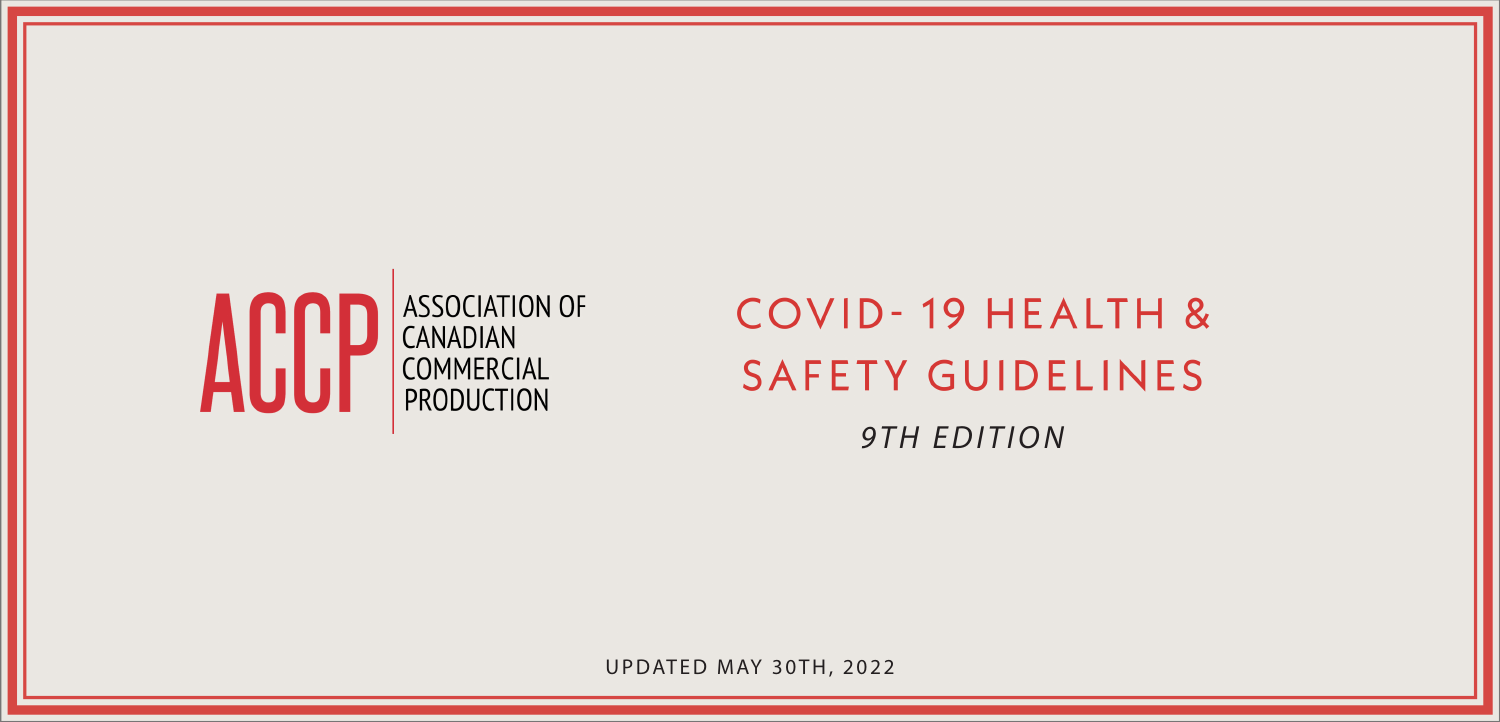*This document is intended to be reviewed and updated when new information is provided by our film commission and relevant committees such as Section 21.*

The health and safety of our employees, clients, vendors, and families are everyone's highest priority. Successful mitigation of COVID risk depends on the active participation in COVID safe practices of everyone working within the workplace. The following ideas have been compiled to help us all prepare and plan. They are not intended to create any new legal or contractual obligations. The ideas are advisory in nature, informational in content, and result from consultation with several people representing various departments. Not every department is addressed herein. Personnel should use this planning guidance to help identify risk levels in the workplace settings and to determine which control measures to implement. Updates to this guidance document may be needed as COVID-19 conditions change. These guidelines are not meant to be a perfect fit for every scenario, as we

all know that no two productions are identical. For us to continue to produce work safely, cautiously and confidently, everyone involved will need to actively contribute. Each of us must continue to bring a sense of personal responsibility to the workplace and speak up when we have concerns or ideas.

As a community, we are closely monitoring developments. This guidance will be updated based on evolving recommendations from Health Canada, the various levels of Government, Film Ontario, Section 21 and our own learnings. Establishing and maintaining COVID - 19 protocols on shoot days will take more time. Member companies should consider this when planning the shoot. It is in everyone's best interest for safety to keep our days manageable and, if at all possible,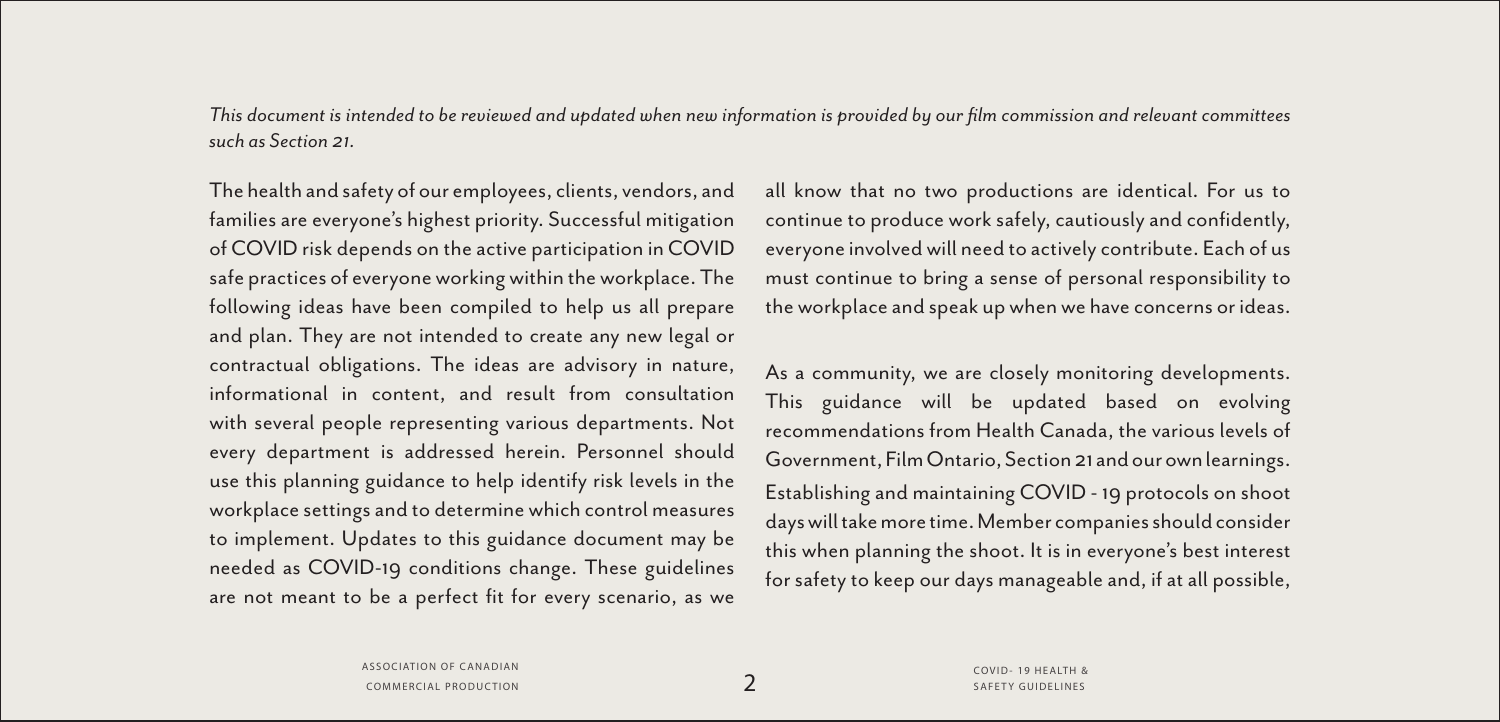#### to 12 hours.

Please review the entire document. In an effort to reduce the length, the choice was made to not repeat the same ideas in too many places. Many of these practices are already commonplace but were included to emphasize their importance.

The risk of getting COVID-19 is higher with a longer contact duration and closer proximity to others. All feasible controls should be implemented to maintain distance and minimize the number of interactions within two metres.

Rigorous screening controls are an essential administrative control and should be implemented to identify individuals who may be infected with COVID-19 and prevent them from bringing COVID-19 into the workplace. However, appropriate screening does not reduce the importance of implementing proper physical distancing, hygiene and environmental sanitation protocols.

The need for PPE should be determined based on a workplace-specific risk assessment including the type of work being done (e.g. operating camera, serving food, performing) and the combination of controls implemented at the site. In most cases, masking while working outdoors is no longer mandatory, with the exception of the hair/makeup and wardrobe departments while directly working on talent, however, it is still recommended. Masks must be worn indoors at all times, including in vehicles with more than one passenger.

All workplace parties should be familiar with current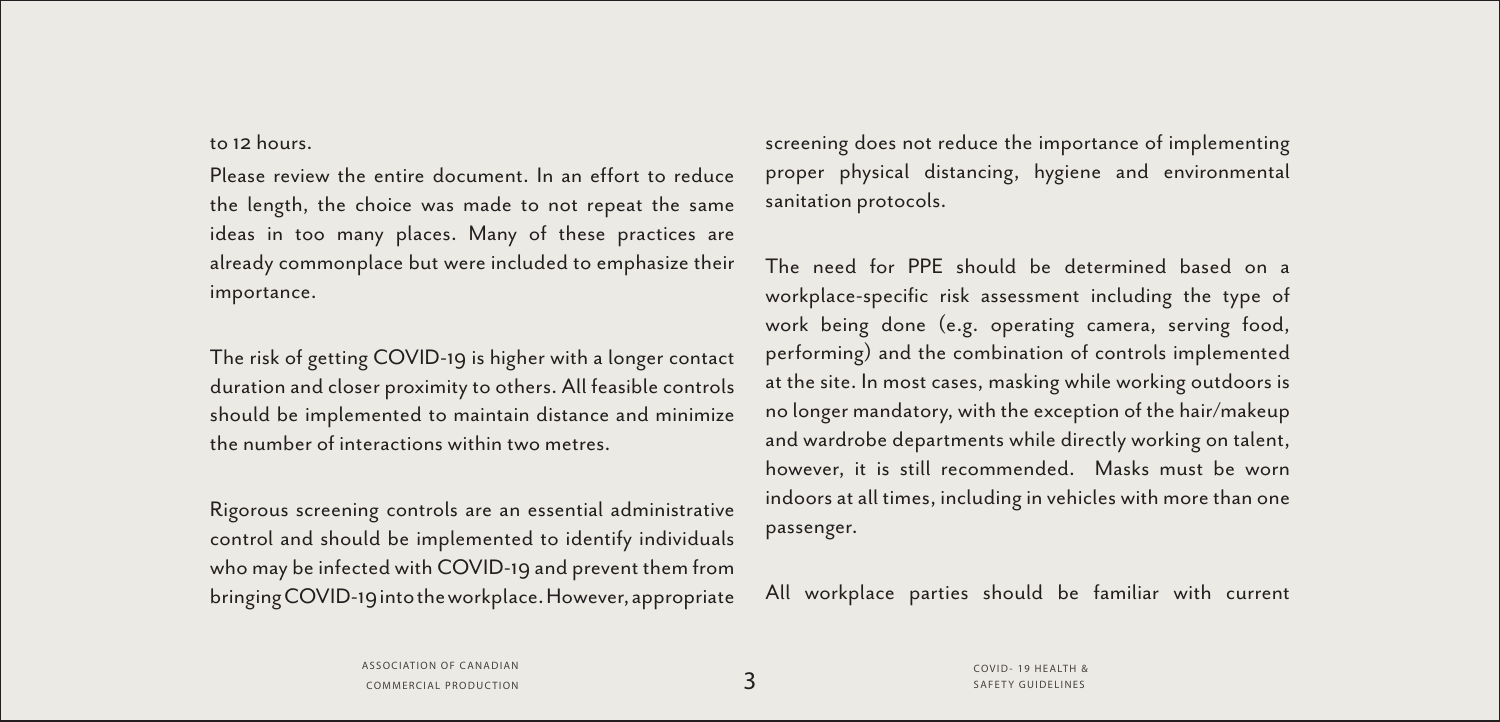applicable government masking and PPE requirements. It is strongly recommended that masks approved by the producer (e.g. surgical or procedure masks or better) be worn at all times indoors (inclusive of trailers), subject only to limited exceptions (e.g. for performers when necessary while on camera or while eating/drinking in permitted areas). Additional PPE that is appropriate in the circumstances should also be available for relevant workers (see department specific guidance in this document). Where needed (e.g. where a physical distance of at least 2 metres cannot be maintained), additional PPE will likely consist of a eye protection (face shield or goggles). Finally, parties should be familiar with any legislated PPE requirements for workers in hair and makeup.

We recommend effective and frequent hand hygiene with soap and water or alcohol-based hand rub is imperative,

along with avoidance of touching the eyes, nose or mouth. The ACCP encourages everyone to download the COVID Alert app so you can be notified directly if you have been in close contact with someone who was contagious with COVID-19. This app is an excellent tool to increase contact tracing speed and efficiency, which is incredibly important in stemming the spread of Covid-19. The more people use it, the more effective it is.

The app can be downloaded here: [https://covid-19.ontario.](https://covid-19.ontario.ca/covidalert) [ca/covidalert.](https://covid-19.ontario.ca/covidalert)

This document should be considered a continuous work in progress. Ideas and feedback are welcome and can be submitted via email at [info@theaccp.ca](mailto: info@theaccp.ca). Thank you, and let's stay safe!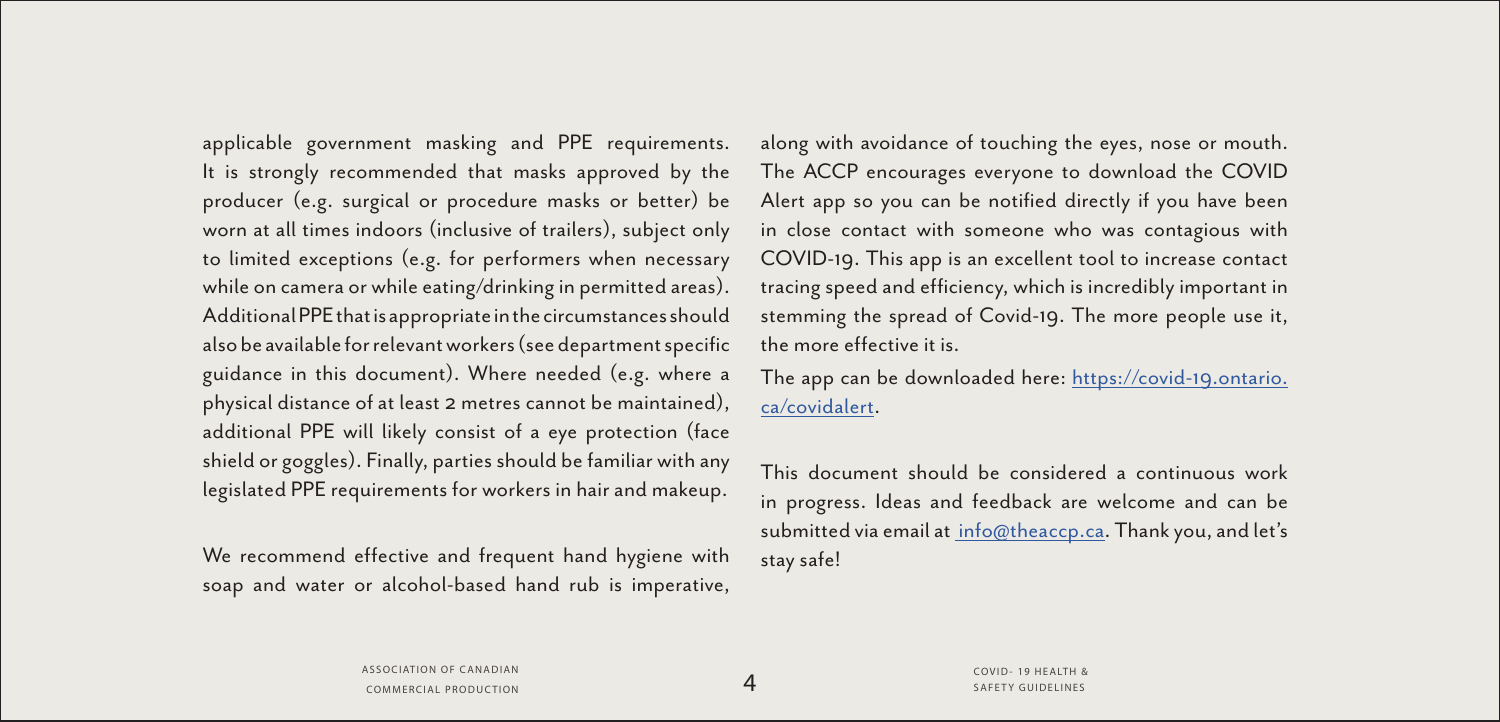# HOW THE COVID ALERT WORKS



As you go about your day, COVID Alert runs in the background and:

- uses your smartphone's built-in Bluetooth function to detect how close you are to other people with the app
- exchanges random codes with other, nearby app users every 5 minutes
- saves the codes on your phone for 14 days

The random codes cannot be used to identify you or your location.



If you test positive, you can use the app to notify others by:

- getting your unique one-time key from the Test Results Website
- entering it into the app

The app only uses random codes – it does not collect or share any health information about you.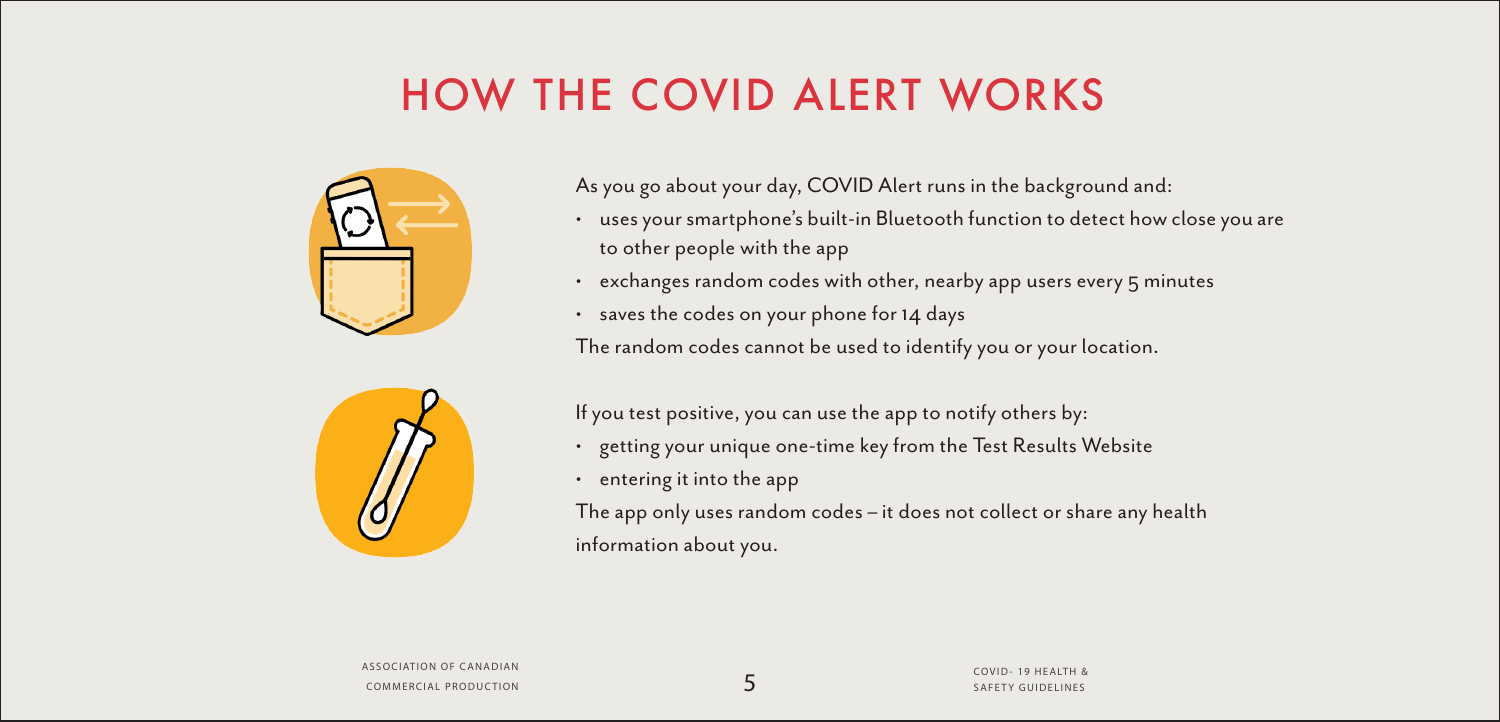

Every day, when you have an internet connection, COVID Alert looks for matches between the random codes on your phone and the random codes from people who have told the app they have tested positive.

Even if it finds matching codes, the app won't know who they belong to.

If the app finds matching codes, it means that in the past 2 weeks you were within 2 metres of an app user for more than 15 minutes and that user has since tested positive. So you will get an alert with:

- a message that you may have been exposed to COVID-19
- advice on [what to do next](http://what to do next )

Because no personal information or location data is shared, the app will not know where or when you were exposed.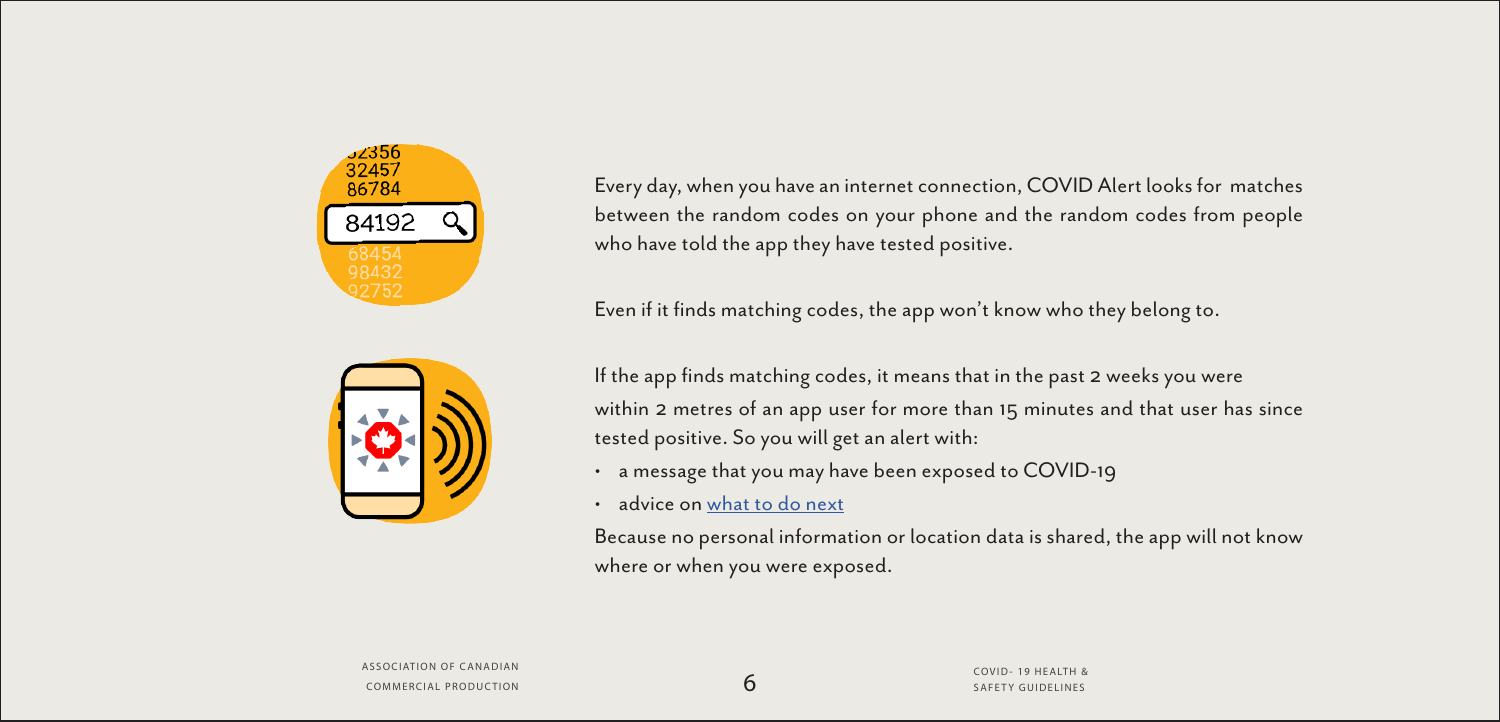# GENERAL COMMON SENSE PRACTICES

- At all times, abide by applicable laws, regulations and public health orders.
- Everyone should perform daily self-screening at home prior to coming to work. Anyone who is sick or has any COVID - 19 symptoms outlined in public health guidelines should not come to work and should stay at home.
- During the workday continue to self-monitor for signs or symptoms of COVID-19 and report to your department head if you are sick or experiencing symptoms.
- It is recommended that any worker who has symptoms related to cold, flu or COVID-19 should stay home, or be sent home if symptoms are seen. Public Health Ontario has provided helpful guidance on selfmonitoring and self-isolation. In addition, employers should advise these workers to complete the online self- assessment or call either:
	- Telehealth: 1-866-797-0000;
- or their primary care provider (for example, family physician)
- Department Heads should then report this information to the production department.
- Utilize appropriate Personal Protective Equipment (PPE), including but not limited to goggles, face shields, masks that cover the nose and mouth.
- Provide workplace posters on relevant topics, including information about COVID-19 and its symptoms, hygiene, personal protective equipment, food safety, physical distancing, etc.
- Require PPE to be properly worn at all times, regularly inspected, maintained and replaced as necessary.
- Require PPE to be properly removed, cleaned, and stored or disposed of to avoid contamination of self, others, and the work environment.
- Where any work requires close contact between technicians or between technicians and cast, additional/enhanced PPE should be available for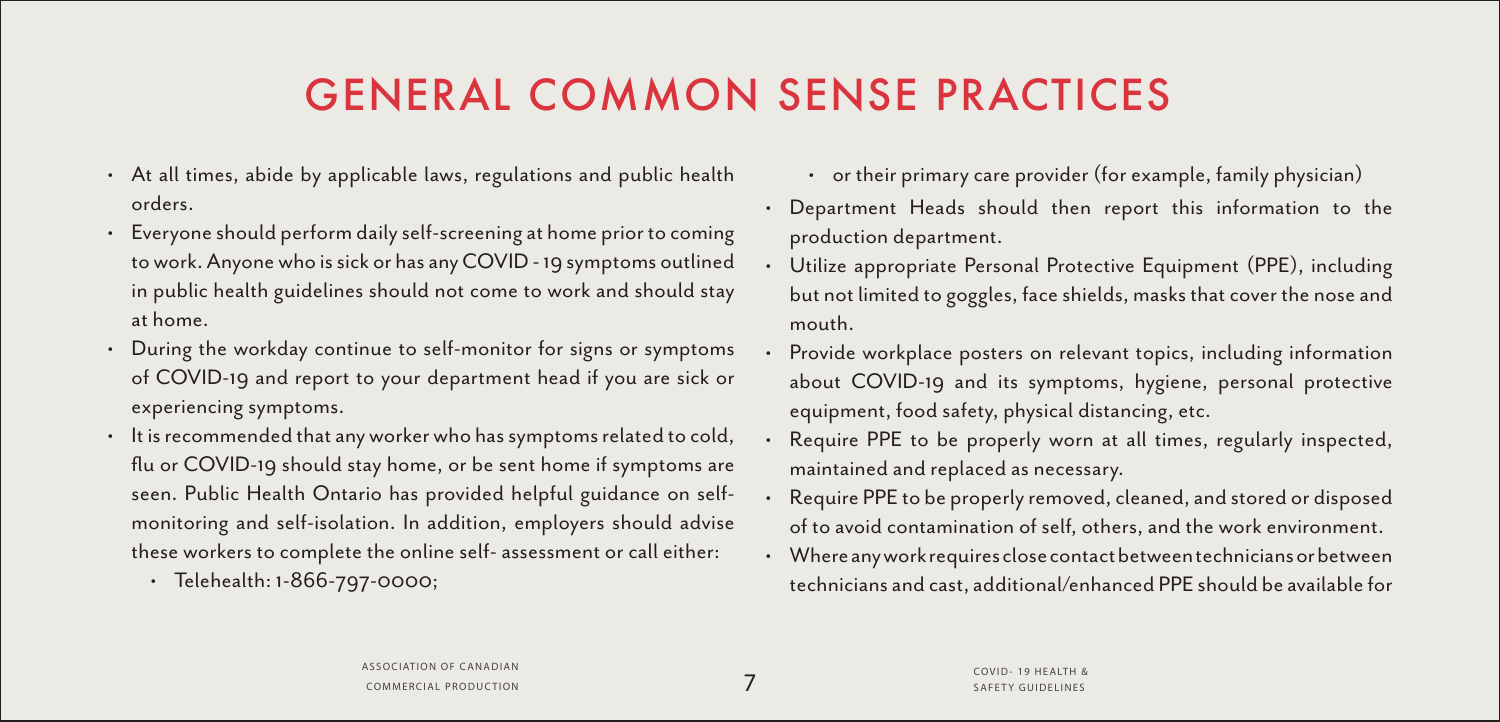all workers in these interactions. Where needed, such PPE will likely consist of a surgical or procedure mask and eye protection (face shield or goggles). Encourage people to bring their own masks (however, they will, of course, be made available).

- Wash stations or hand sanitizers should now be made available in all production facilities. If soap and water are not available, use / provide an alcohol-based hand cleanser containing at least 60% alcohol.
- Observe respiratory etiquette, including covering coughs and sneezes.
- Scheduling work time (including time for workers to eat/drink in designated areas) to permit for proper adherence to protocols.
- Maintain social distancing whenever possible.
- Workplace COVID-19 protocols should include plans to address whether and the extent to which diagnostic testing of the cast and appropriate crew will take place. Where it is appropriate based

on significantly negative public health indicators (e.g. high weekly incidence rates) at the time and in the area that production is operating, production should implement regular diagnostic testing for appropriate individuals. Any diagnostic testing should adhere to guidance from applicable public health authorities.

Return to work for any individuals who have previously been diagnosed with COVID-19, or who experienced symptoms should be coordinated with a designated production representative, the individual's health care providers, and the local public health unit, as applicable. Confirmation of a negative COVID-19 test and/or clearance from a healthcare provider and/or the local public health unit may be required for return to work, but these may not be the only requirements.

In most cases, masking while working outdoors is no longer mandatory, with the exception of the hair/makeup and wardrobe departments while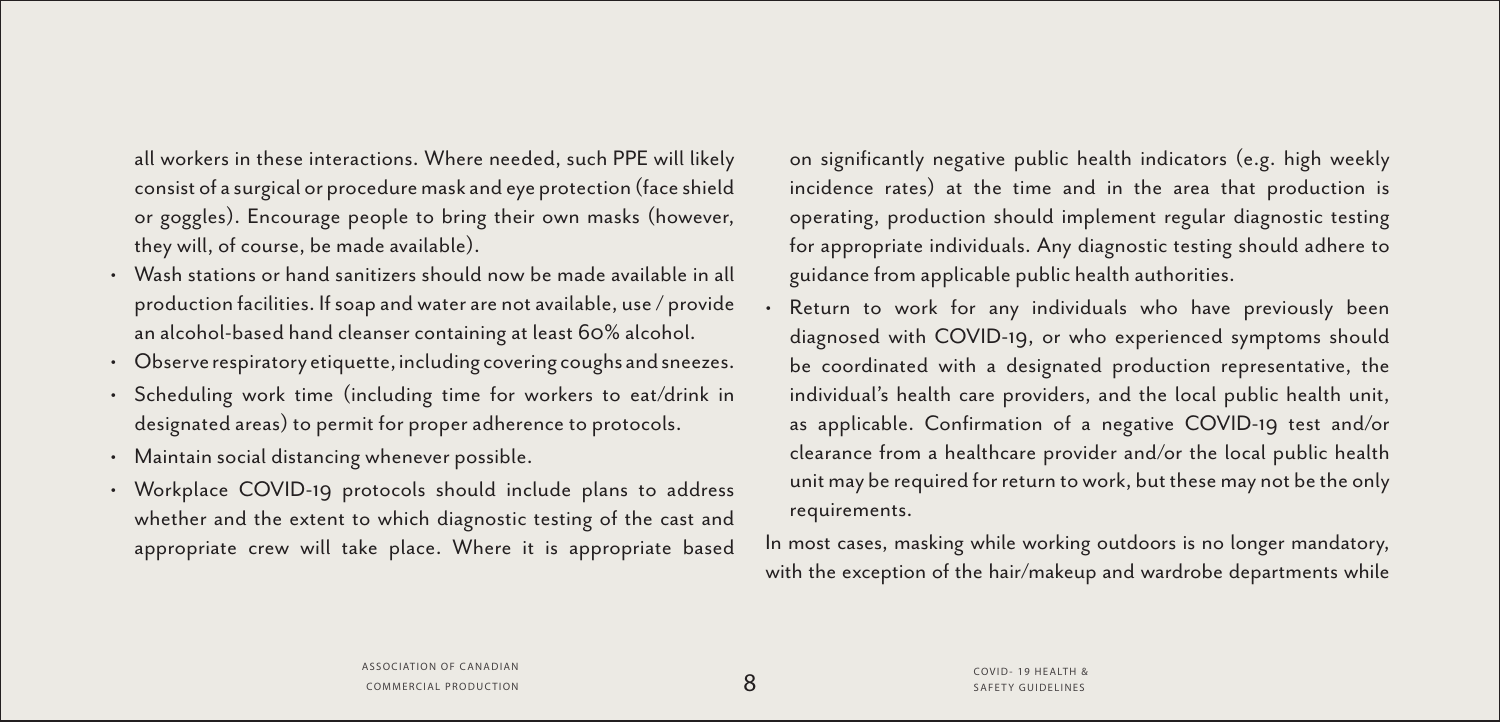# PERSONAL PROTECTIVE EQUIPMENT (PPE)

directly working on maskless talent, however, it is still recommended. Masks must be worn indoors at all times, including in vehicles with more than one passenger.

All workplace parties should be familiar with any applicable government masking and PPE requirements. It is strongly recommended that masks approved by the member company (e.g. surgical or procedure masks or N95/KN95) be worn at all times while working in interior spaces, subject only to limited exceptions (e.g. for performers when necessary while on camera or while eating/drinking in permitted areas) as permitted by government requirements.

When physical distancing cannot be reasonably maintained, additional appropriate safeguards should be instituted, which may include the use of additional/enhanced PPE (e.g. goggles or face shields as / when appropriate).

The primary purpose of PPE should be to bolster other safety practices. PPE should only be used as the primary control measure after other controls have been carefully considered and all feasible options implemented. Everyone is encouraged to bring their own masks, however wherever possible the Production company should provide a minimum 3 layer

**Here are some tips for employers regarding personal protective equipment:**

surgical masks for all people on set.

- You should establish protocols for each department and for workplace visitors concerning, as appropriate:
	- the use of personal protective equipment (including donning and doffing)
	- changing/replacing personal protective equipment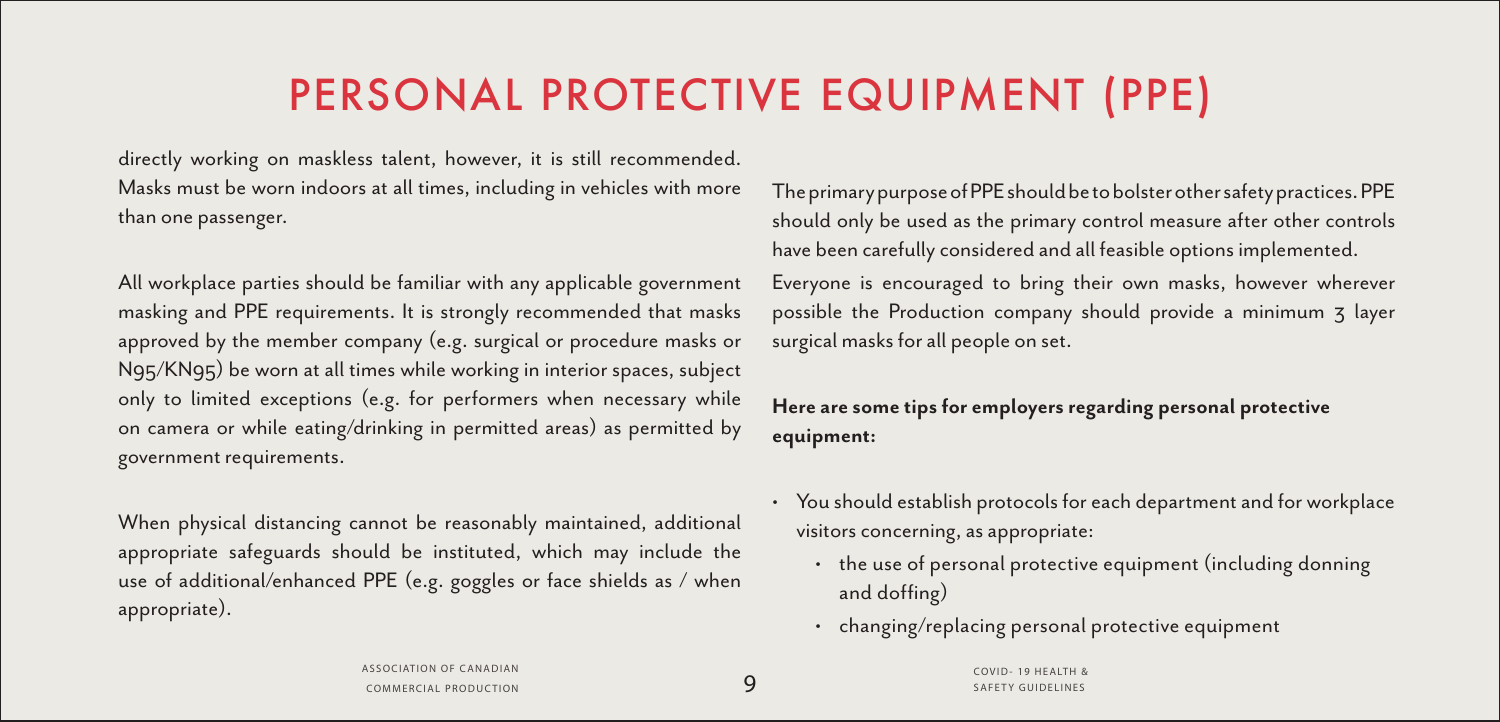• the reuse, cleaning, and disposal of personal protective equipment including masks, disposable gloves, or gloves that can be appropriately disinfected, face shields, etc.

Ensure workers are appropriately trained on these protocols.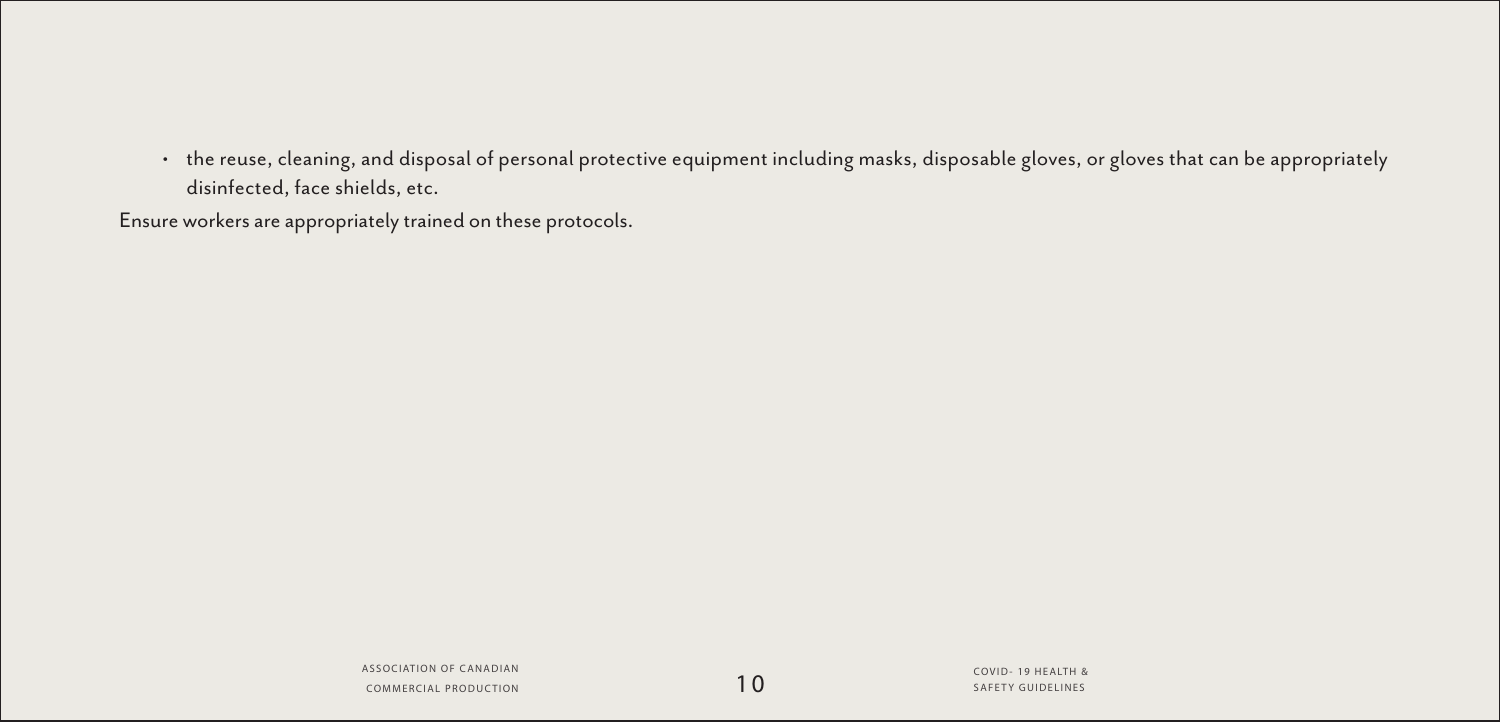# PRODUCTION OFFICE

- Maintain good ventilation. Keep windows and doors open where possible, or at least periodically to cycle the air.
- Plan how to serve food, coffee, etc., responsibly.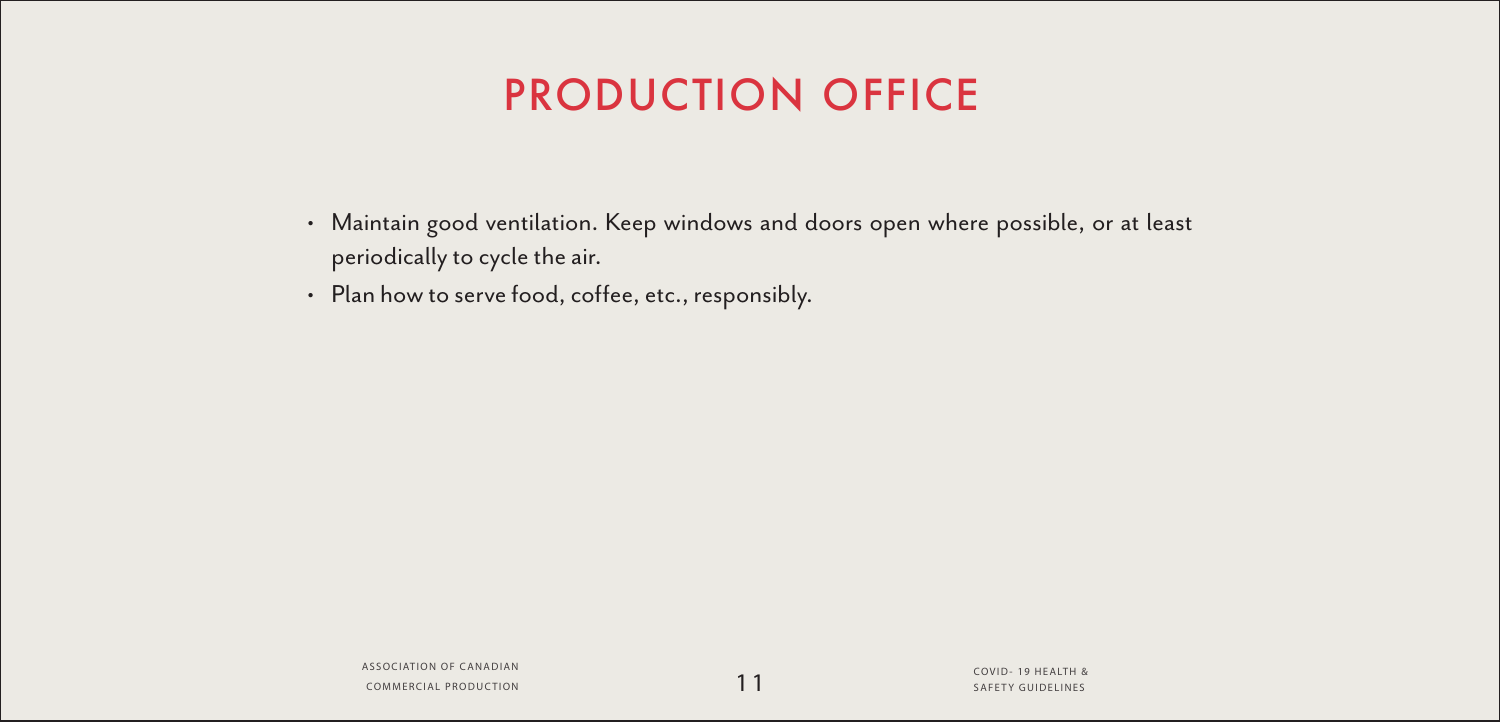# CASTING

- Initial casting sessions should be handled remotely by self-tape and any callbacks setup with live broadcast capabilities for the Director and Agency.
- Confer with the casting director on setting up real-time interactions between Talent on Zoom or similar.
- Insist all adult Actors attend alone, and if auditioning, children insist on a maximum of one adult.
- For the casting of families who are required to interact physically on screen, real families should be used where possible so that physical contact is kept within an existing family unit.
- Digitally distribute scripts as opposed to handing out sheets of paper.
- One dedicated Casting Assistant should sign all performers in and out.
- Casting facilities must plan for the physical distancing of 2 meters inside and outside of the room and have a cap on actors in the waiting areas that are strictly enforced.
- Auditions must be spaced out with the appropriate time between performers to avoid traffic jams.
- Allow for up to 5 minutes of time in between performers coming into the room.
- Handling of props may have to be simulated using an Actor's cell phone or other personal items.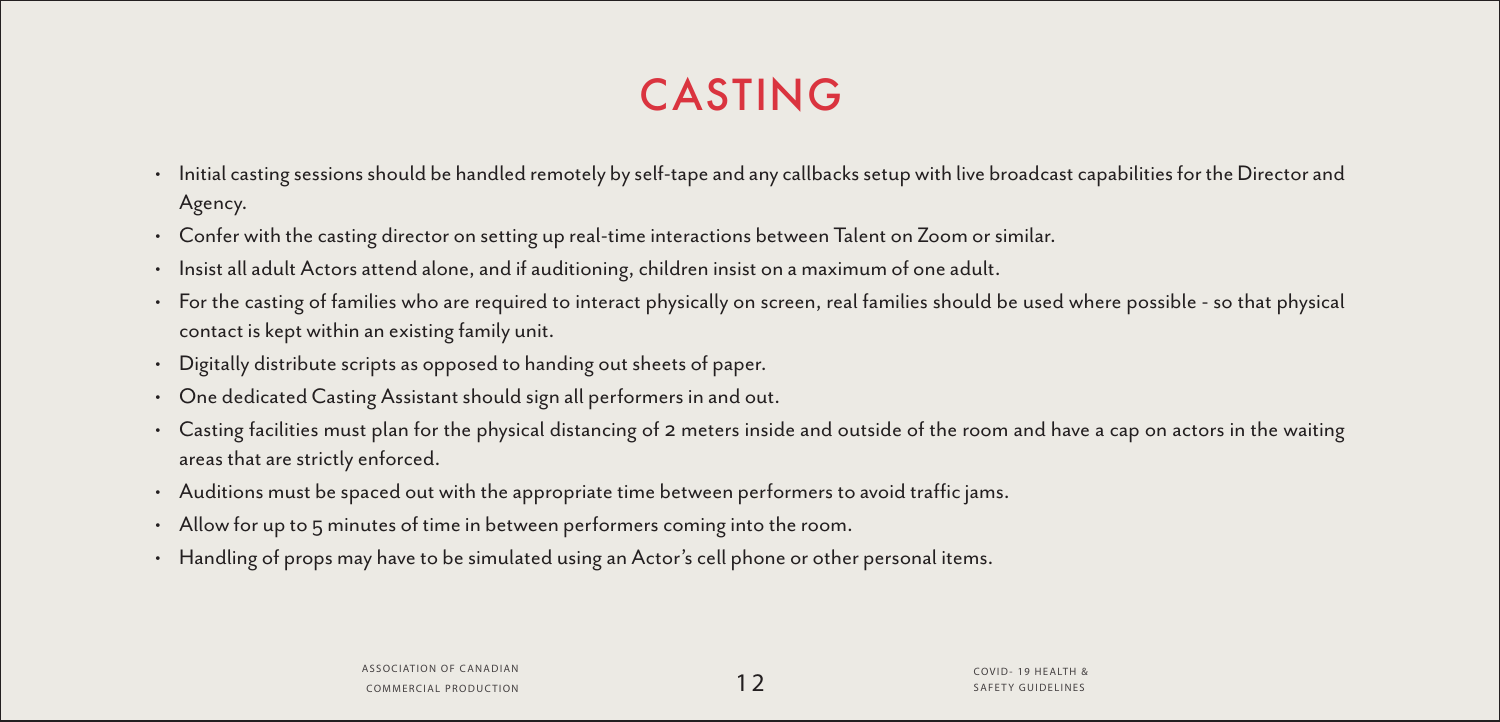# WARDROBE DEPARTMENT

- Book talent as early as possible, and get sizes as early as possible.
- Only the wardrobe department should touch clothing, etc., until it's decided what the Actor will actually try on.
- Full PPE must be worn for the duration of person-to-person contact. This includes but is not limited to face shields and face masks. This includes parents and guardians on-premises.
- Costumes and outfits should be bagged up individually by the performer.
- Only selected hero wardrobes will be brought to set.
- Disinfect jewelry and glasses with a disinfectant, this pertains to items in kits and rentals.
- Provide separate wardrobe pieces for stunt performers, and doubles.
- Utilizing underdress second skin costumes to limit direct contact with wardrobe pieces.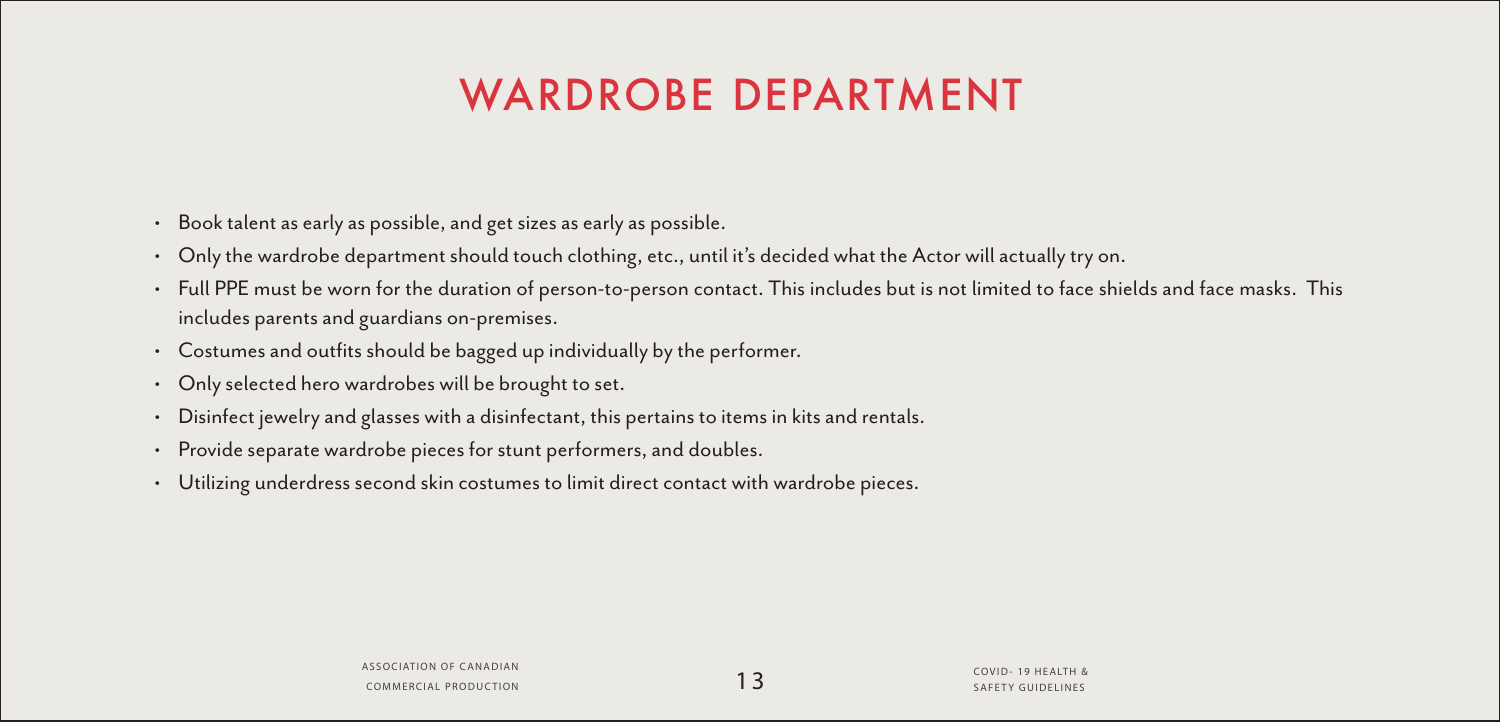# LOCATION SCOUTING & MGMT

- Consider the logistical challenges of a location before sharing with a Director or Agency / Client
- Scouts must wear PPE when entering public or private interior locations. Ensure the homeowner/occupants are not in a COVID-19 high-risk category.
- Have the owner fill out the ACCP COVID Acknowledgement Agreement.
- Location contracts must be executed as early as possible.
- Check to see if there is a strong cellular network for remote streaming live video offsite.
- Ensure that there is enough space and ventilation to be able to segregate the crew/cast.
- Identify safe areas for both crew and cast holding.
- Find a suitable lunch location with plenty of space and parking. Production could require double the tables to ensure social distancing.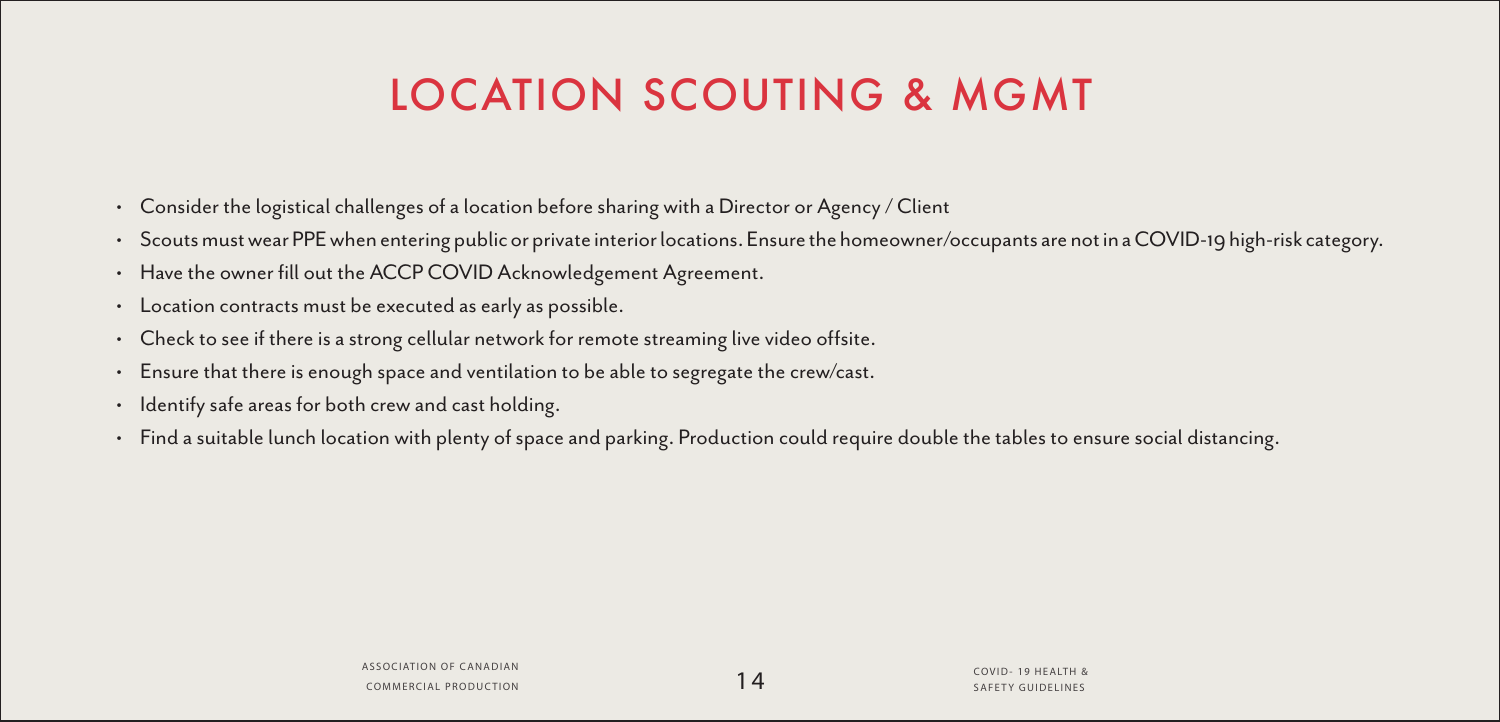## DIRECTOR SCOUTING

- Where possible, production should provide booties and PPE for all crew entering a home.
- Remind Directors and Production to give consideration to size, space and flow when deciding between location options.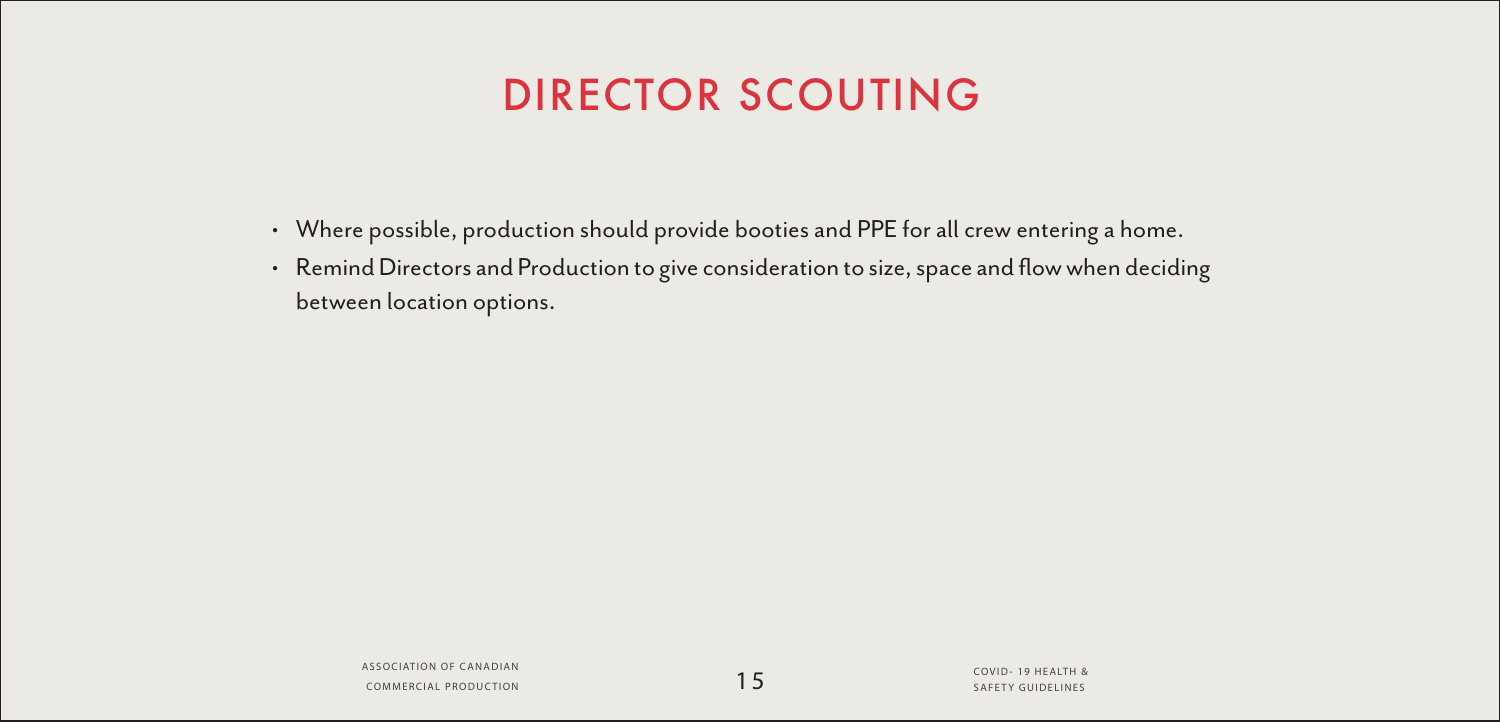# **TECH SCOUT**

- If in a people-mover, everyone should be in masks, etc. Consider renting multiple vehicles to allow distance between people in seats.
- While at the location, encourage conversations to happen outdoors.
- Consider scouting in smaller groups to keep fewer people grouped together. e.g. 1st AD, DOP, Director, Line Producer, Loc Scout go in first. After the scout, the DOP stays, 2 people leave, and the grip and gaffer come in to speak with the DOP.
- Plan to maximize space and airflow when designating spaces for a shoot (video village, lunch, equipment staging, placement of monitors, etc.). Consider whether you will have to relocate any of these areas at some point during the day, in order to accommodate different camera positions.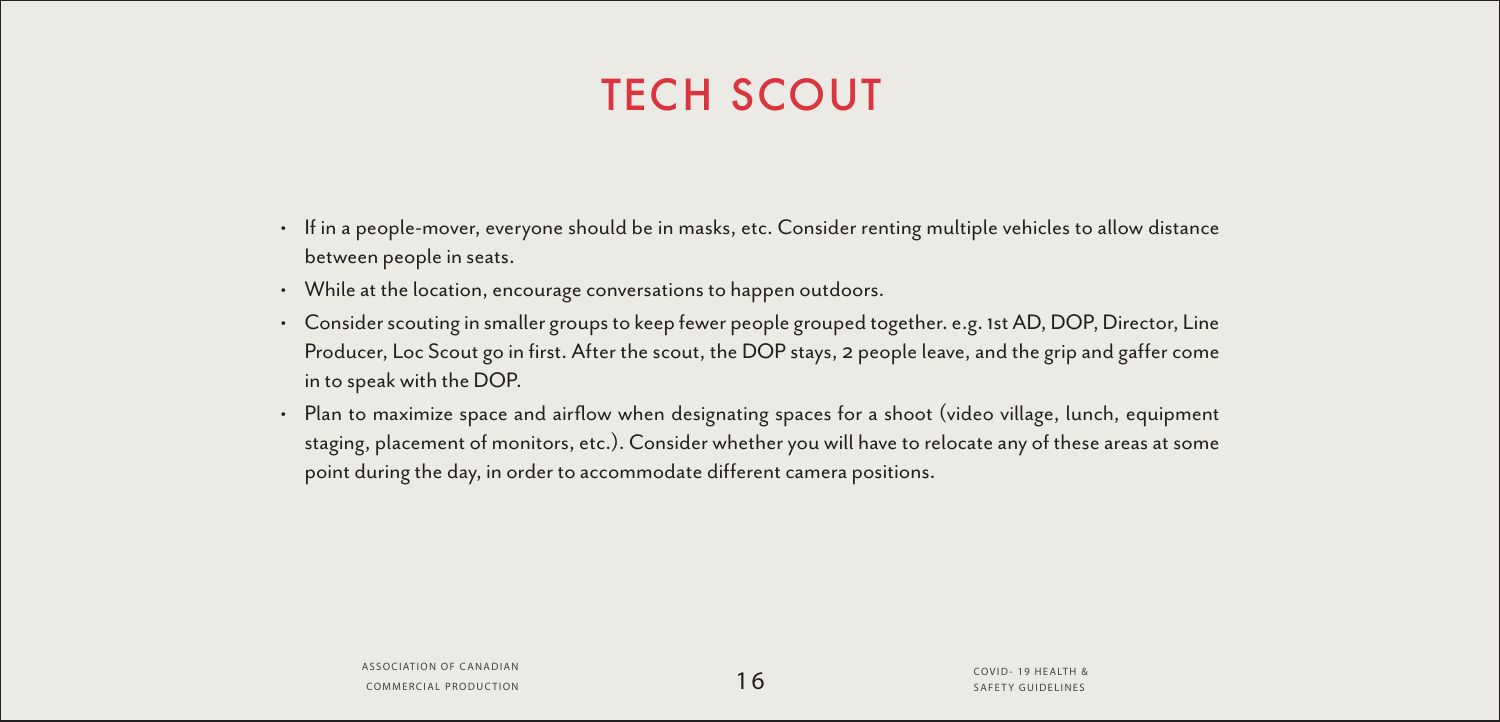### PRE-PRO MEETING

• Confirm the chain of command for feedback from the remote video village.

# SHOOTING SCHEDULE/STAFFING

- Carefully consider the number of shoot days and hours required.
- Consider whether a prep or pre-light day will be required.
- Require frequent and thorough hand washing by all personnel, without exception.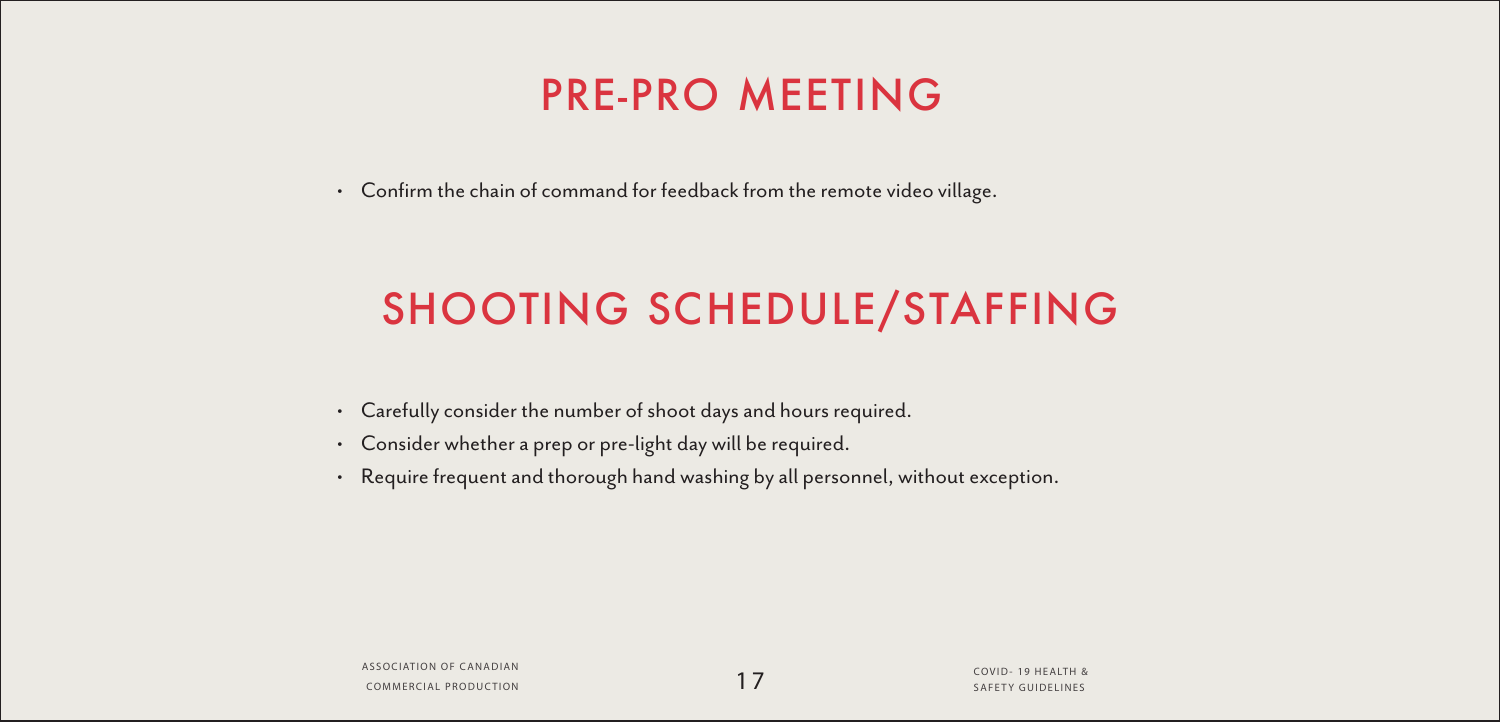## DIRECTOR & 1ST AD

- The Director is the film's biggest asset while carrying the most exposure to almost every department. All best practices should be taken to safeguard the Director and to limit close-contact and exposure to others.
- During Pre-Production, the Director should limit meetings to phone or video conferences whenever possible.
- Any interaction with Talent shall be done at a distance. When social distancing is not possible, all necessary PPE shall work to protect the Director and Talent.
- Director will be asked to self-drive when possible, but when this is not possible, a designated driver and vehicle shall be responsible solely for their transport.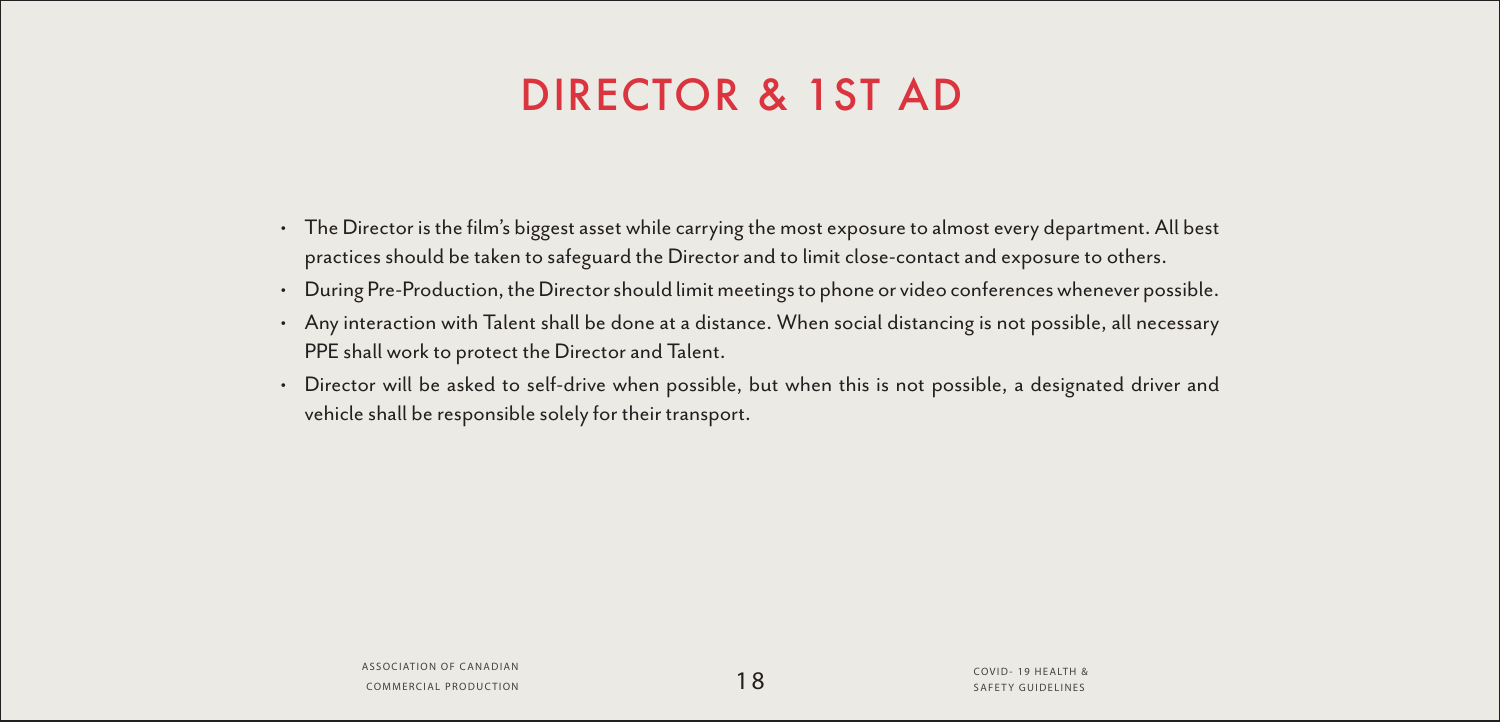# PRODUCTION

- At all times, abide by applicable laws, regulations and public health orders.
- Anyone exhibiting mild or severe symptoms of COVID-19 cannot be permitted entry to a set or company controlled location or facility.
- Everyone entering the workplace should be instructed (verbally, with signage, etc.) to self-monitor for symptoms such as fever, cough or difficulty breathing, or other symptoms as listed by public health authorities.
- Require everyone participating in the shoot to sign the The ACCP Acknowledgment Agreement.
- Crew Member personal privacy is extremely important, and our Production teams must be sure to respect this.
- Production must require the use of and provide masks (for departments requiring) for all interior work (including trailers) .
- Provide wash stations, pump sanitizers and wipes readily available for

the crew.

- Crew members, Cast and all attending Client / Agency personnel, are required to wear masks at all times while inside a studio or location.
- Washing stations and hand sanitizers should be provided in high traffic areas on set, Talent holding, Camera Department, at the equipment truck and near set.

#### Vehicles and Transport

- Drivers should thoroughly disinfect all vehicles at the start and end of each day.
- Production and Art teams must maintain a supply of disinfectant materials in each vehicle.
- Crew members should not take vehicles home in case they develop symptoms before the next work day.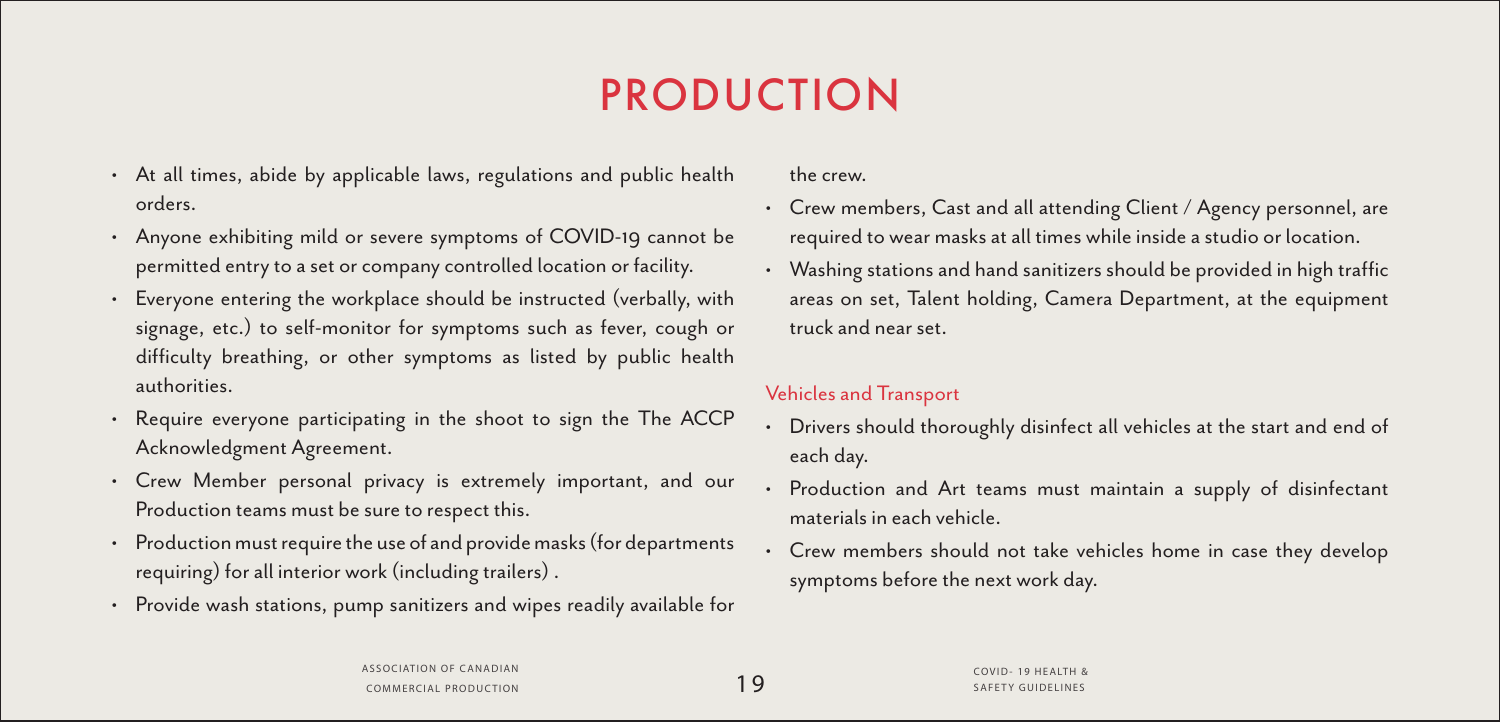- Masks should be worn in vehicles when multiple individuals are present, even if physical distancing can be maintained. You should have protocols in place to ensure individuals being picked up from outside of the workplace have a mask available to them. You should develop protocols to limit the risk of potential exposure in situations where there are multiple individuals in a vehicle. These protocols may include:
	- Exercising diligence when in vehicles with multiple individuals, such as maximizing physical distance to the extent possible, wearing personal protective equipment, avoiding touching your face, and washing/sanitizing hands before and after entering the vehicle.
	- Providing hand sanitizer in all passenger vehicles where individuals will be seated.
	- Keeping the windows down in the vehicle, whenever possible, to improve air circulation (see, for example, Worker's Health and Safety Centre Airflow Ventilation).

• Limiting eating/drinking in passenger vehicles any time that a passenger is present.

#### Motorhomes

- Production Companies should consider adding additional motorhomes on jobs with multiple Cast Members to ensure there is enough space to process talent in a timely manner.
- Keep windows and doors open when possible. Open at least periodically to cycle the air.
- Require occupants to be masked while in the trailer.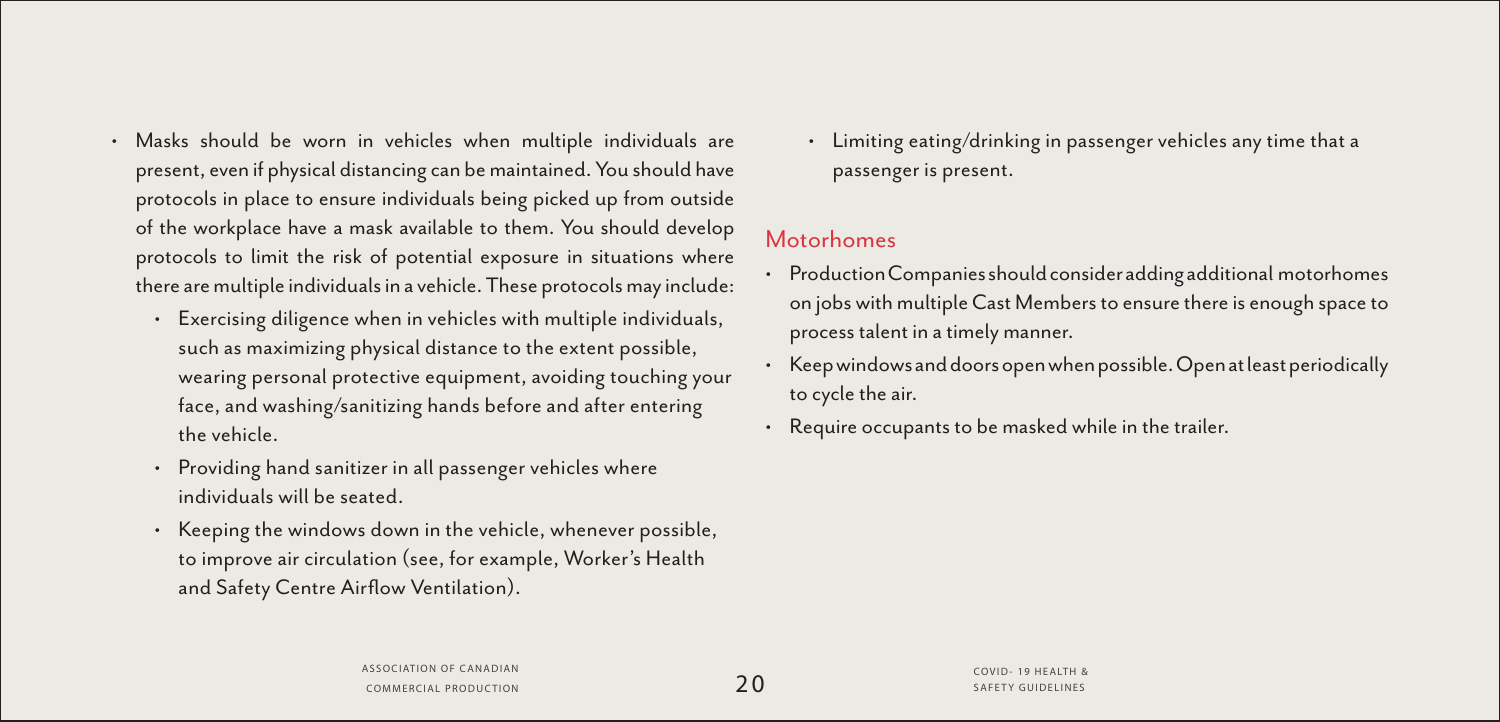# ON-SET HEALTH AND SAFETY PERSONNEL

The COVID Coordinator. The creation of this role is to address the risks to workplace safety during the Pandemic and to have someone who is solely dedicated to ensuring that the workplace is adhering to the government established protocols for mitigating COVID infection. Below is a suggested outline for this crew member.

#### Prep

- Attends Directors survey and/or tech survey to create the COVID logistics plan outlining the following:
	- The capacity of the location or studio based on social distancing requirements.
	- Works with the AD's and Production to create the flow of the set.
	- Identifies the location of talent holding areas.
	- Identifies the location of handwashing stations, and hand

sanitizing stations.

- Identify if air purifiers or other rentals are required and obtain quotes for production.
- Secures the PPE required for the shoot from the production company or suppliers.
- Digitally distributes and confirms return receipt of all COVID required paperwork the day before the shoot.
- When required, attends art dept dress days.

#### Shoot

- 1st person on-set before any cast or crew call times to set up a crew sign in area.
- Assists with all check-in procedures and walkie sign out.
- Manage supplies, holding areas, lunch setup.
- Ensure good ventilation in the location or studio.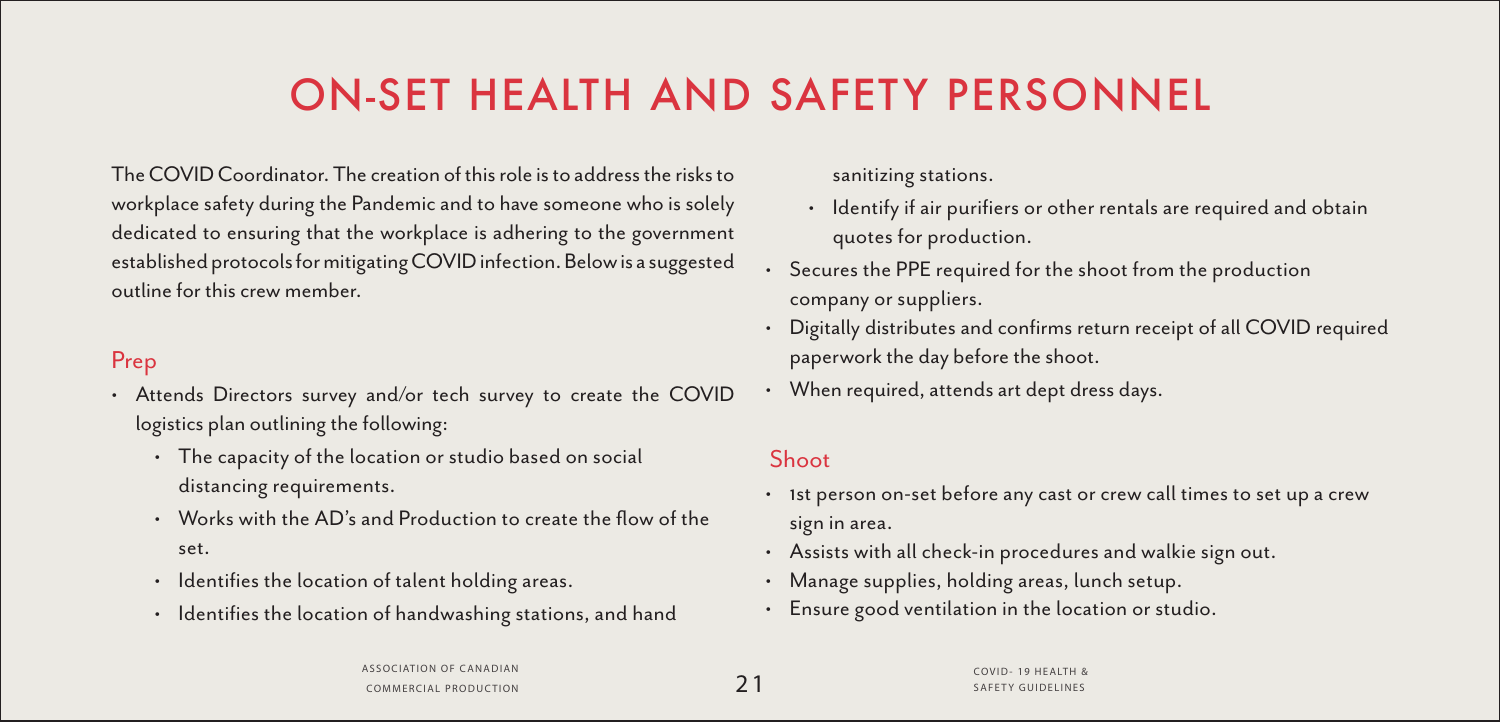- Manages the sign in and sign out lists for everyone attending the shoot.
- Primary COVID safety liaison for external vendors and personnel.

These should be the only people who handle & discard PPE waste. If the company hires a health care professional or medic should know how to recognize symptoms of COVID-19 and procedures related to individuals who show symptoms.

Any health care professional/medic will wear appropriate PPE for the duration of person-to-person contact.

### Production must consider the following with respect to workplace screening and process:

• A health questionnaire should be provided either electronically (e.g. administered through an app or website and accessed via personal

devices) or verbally (with responses recorded by a screener) to all individuals the first time they enter the workplace each day. Electronic screening is preferred to allow screening to be completed away from the workplace. If in-person screening is utilized, appropriate steps should be in place to ensure physical distancing and mitigate individuals congregating at screening locations.

- Implement electronic sign-in / sign-out procedures for everyone attending a shooting location and studio. If an employee or visitor tests positive for COVID-19, the local public health unit may ask employers to provide information on where the employee worked as well as the contact information of any other employee who may have been exposed.
- Utilize wristbands or other systems to identify individuals who have successfully completed screening.
- Any personal health information must be collected, used, stored and communicated in accordance with applicable privacy laws.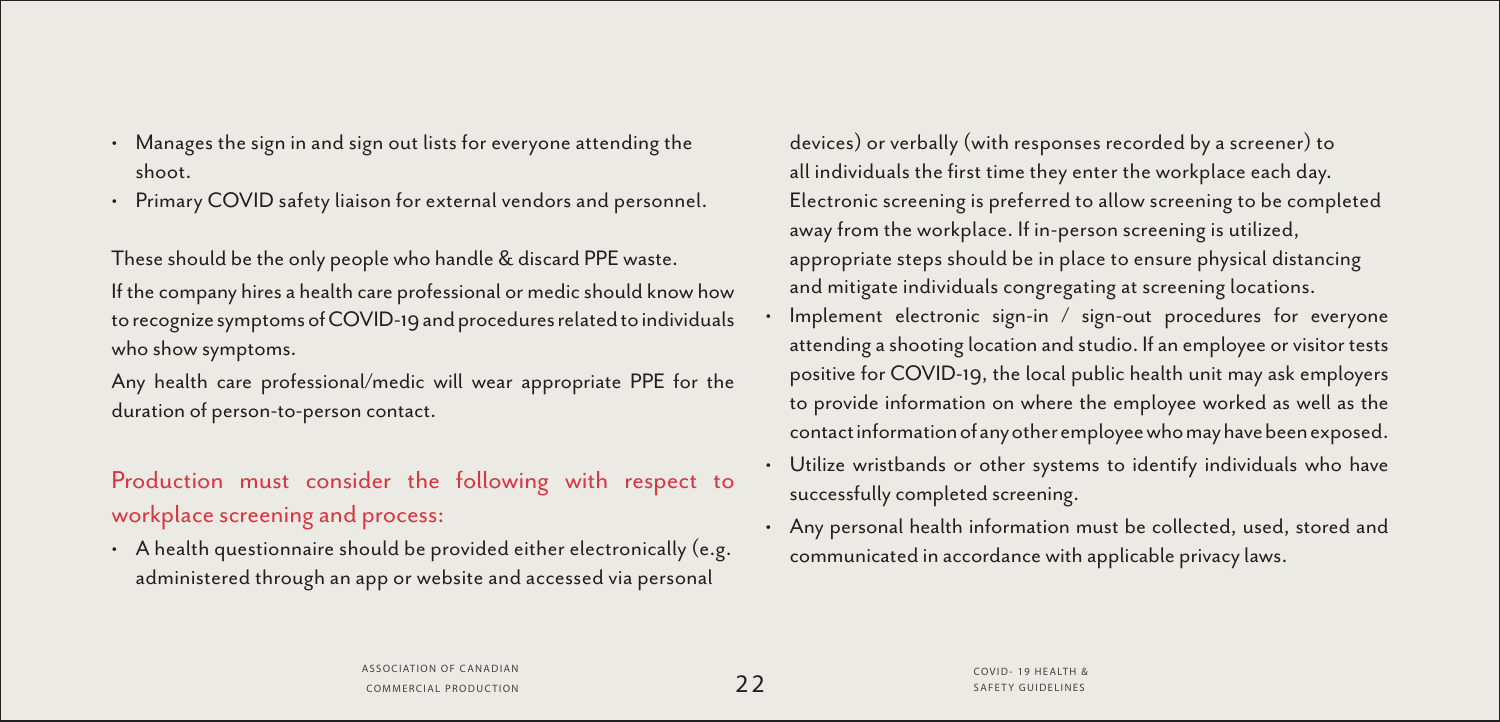# ART DEPARTMENT

- Make decisions on the tech scout, get approvals from Agency / Client as early as possible.
- Consider the potential value of prep and strike days.
- Production Designers should ensure that Set Dressers are using proper PPE when doing any interior work. Art PA's must use proper wipe-down procedures when entering a vehicle.
- Only Food Stylists / On-Set Props to handle talent food and drink.
- All props/dressing and set pieces will arrive to set disinfected.
- On-Set Props and designated Set Dressers to be the only crew to touch/adjust set dressing & props.
- Art Departments should communicate support needs in advance.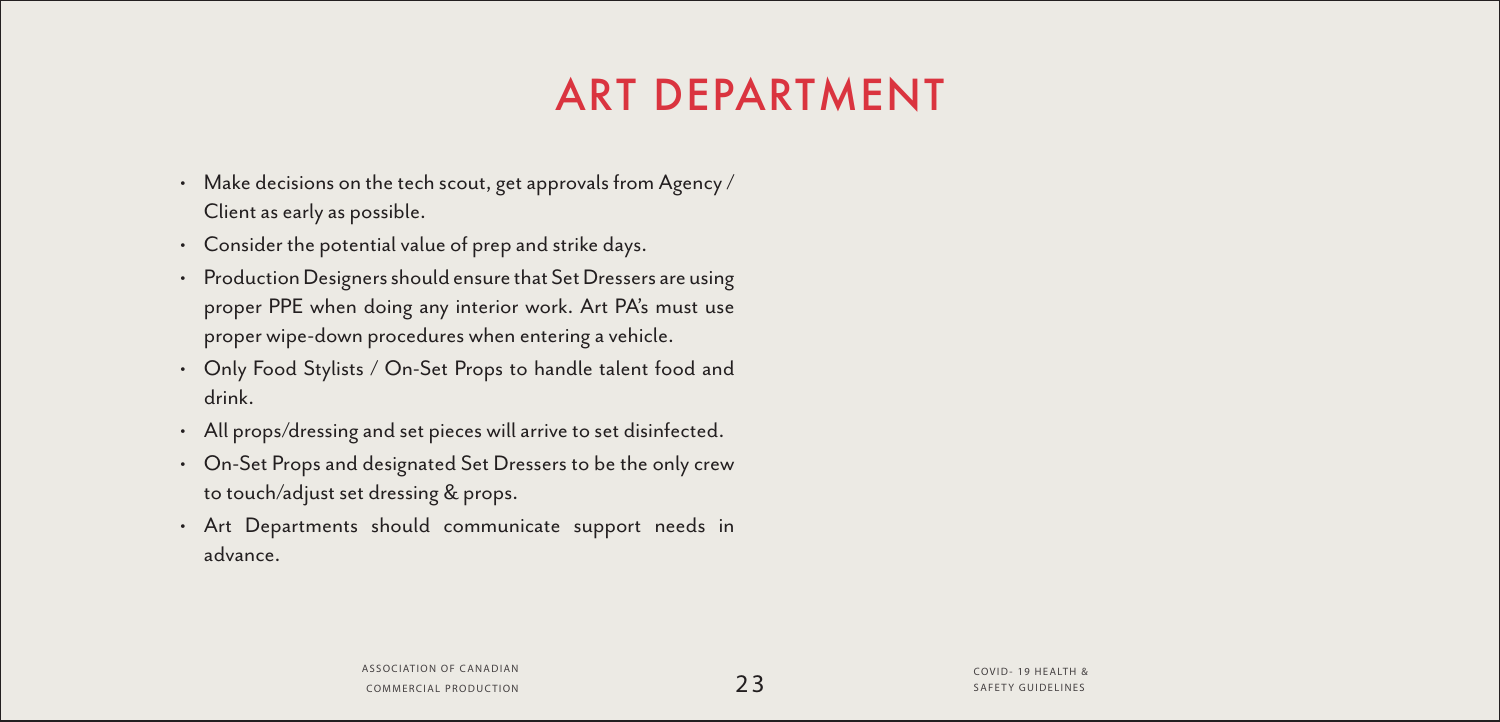## PROPS DEPARTMENT

- The Props Department tools and kits should be considered off-limits to the rest of the Crew to reduce transmission.
- It's recommended smoke or atmosphere is not used at this time as there could be a risk of the virus being suspended in the air for longer periods of time.
- If atmosphere or smoke is to be used on sets, proper ventilation and fresh air circulation is critical to the safety of everyone involved. Production should work with the props department to ensure that there is good airflow and

the room is cleared between takes and setups.

• It is recommended that Production Managers and ADs familiarize themselves with the [Ministry of Labour](http://Ministry of Labour Guideline No 9, which can be found here. ) [Guideline No 9, which can be found here.](http://Ministry of Labour Guideline No 9, which can be found here. )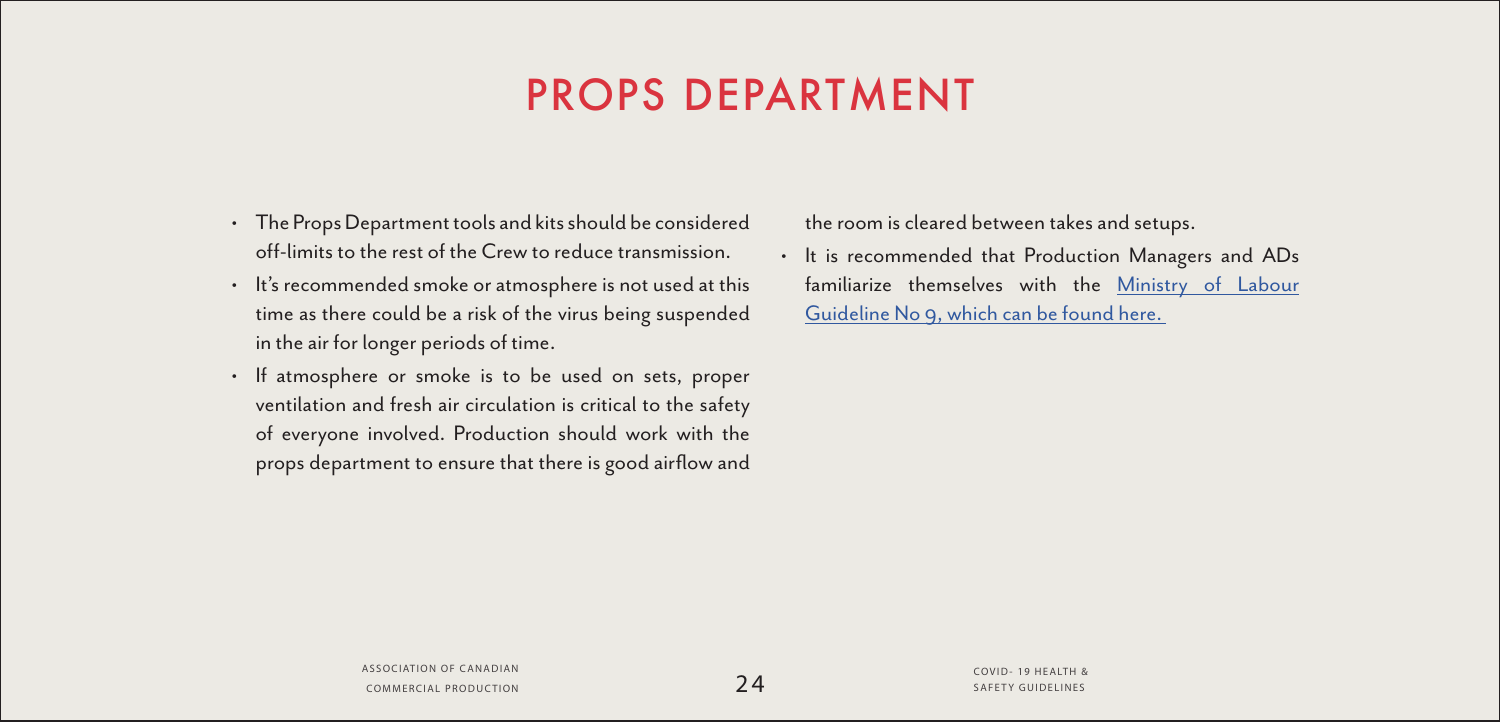# HAIR AND MAKE-UP

- Full PPE must be worn for the duration of person-to-person contact. This includes but is not limited to a face shield, procedure masks.
- Consider a pre-call for the Make-Up Department to give them enough time to be set up.
- Use only one brush, applicator, etc. per actor. No doubledipping. Consider using disposable items.
- Before and after hair and make-up sessions, both the Talent and Make-Up Artists are required to wash or sanitize their hands past their wrists.
- If possible, performers being styled should wear an appropriate face covering.
- No eating or drinking in the hair/makeup/wardrobe area when

work is being done on performers.

- Mix foundation, powders, lipstick, etc. on a disposable palette for each individual.
- Work stations need to be cleaned between each user and distanced a minimum of 2 meters apart.
- Clean hairbrushes and combs and reusable make-up brushes with appropriate disinfecting solutions.
- Only remove the actor's mask when essential.
- Once made up, the Actor may use a face shield (as opposed to a mask) in order to not disturb the completed makeup.
- Make-up Artist or Hairstylist may place and remove the face shield for the Actor (if the Actor prefers).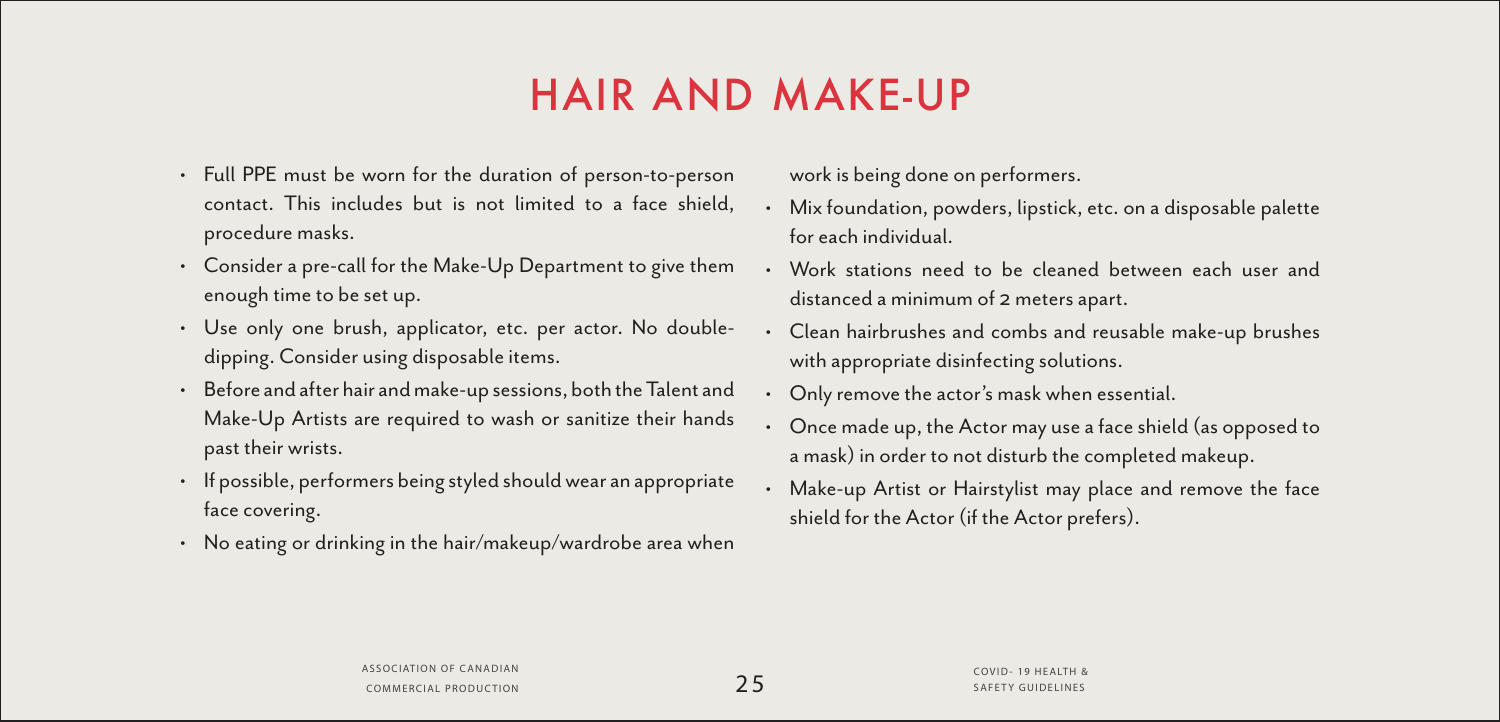# CAMERA DEPARTMENT

- Only camera personnel should handle camera gear including carts, cases, tape, etc.
- Where possible place the camera at least 2 meters from the Talent.
- While filming it is recommended that the 1st AC is pulling focus at least two (2) meters from the camera and operator.
- Where the work requires close contact between camera workers or between camera workers and cast, additional/enhanced PPE should be available for all workers in these interactions. Where needed, such PPE will likely consist of a surgical or procedure mask and eye protection (face shield or goggles). Consideration should be given to addressing issues of face shields or goggles "fogging up".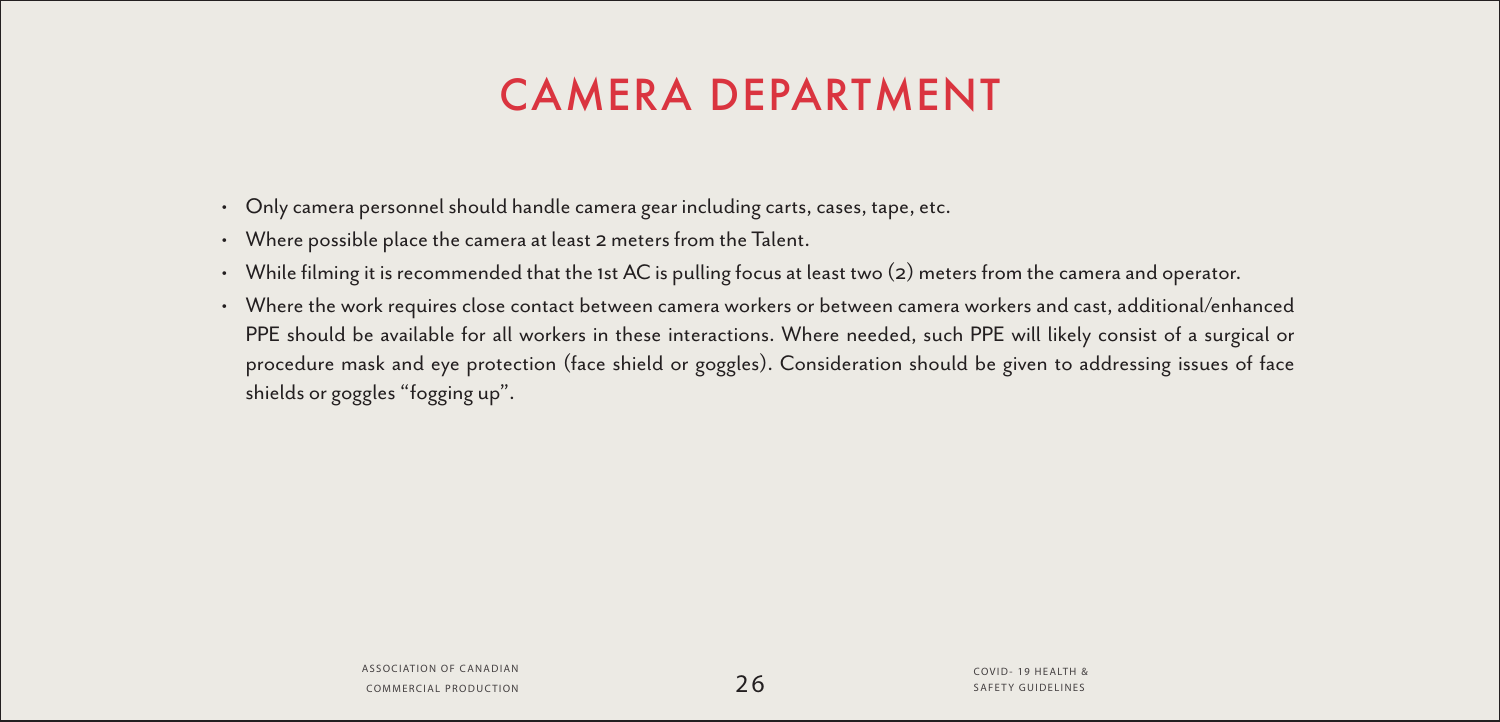### SOUND DEPARTMENT

• Careful sanitizing of Lav microphones and comteks between shoot days is mandatory.

### SCRIPT SUPERVISOR

• Allow for a separate monitor setup.

### ELECTRIC & GRIP DEPARTMENTS

• G&E Crew must wear masks for all interior work and when within 2 meters of any maskless talent for exterior work.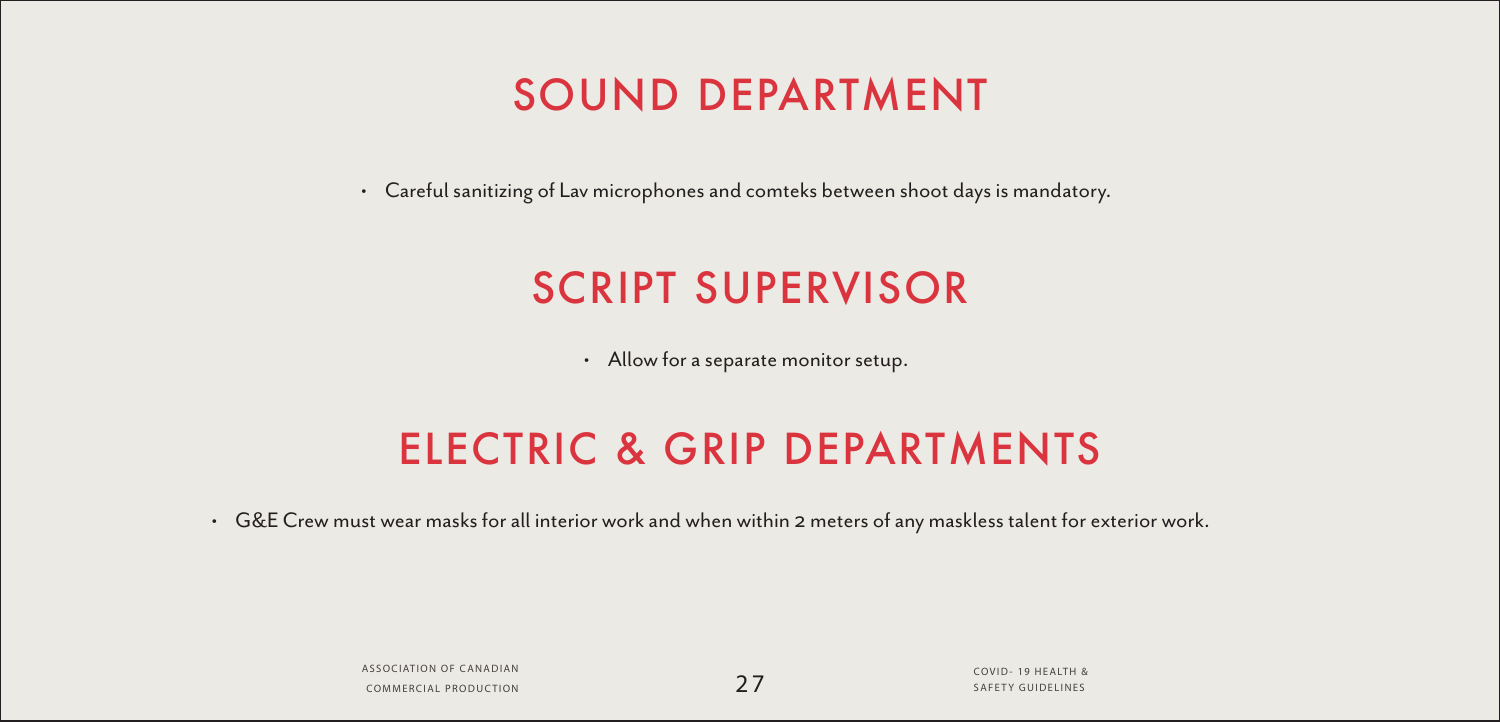## GEAR & HANDLING OF EQUIPMENT

- Depending on company policies, Crew sub-rentals may continue. However, the owner of the gear should limit the number of Crew members who should be handling it.
- Whenever possible, Department members may only touch equipment within their Department.
- Members of each department should disinfect gear during breaks and inactivity.
- Equipment Rental Houses should supply basic cleaning instructions for high use items outlining the types of disinfectants that may be used.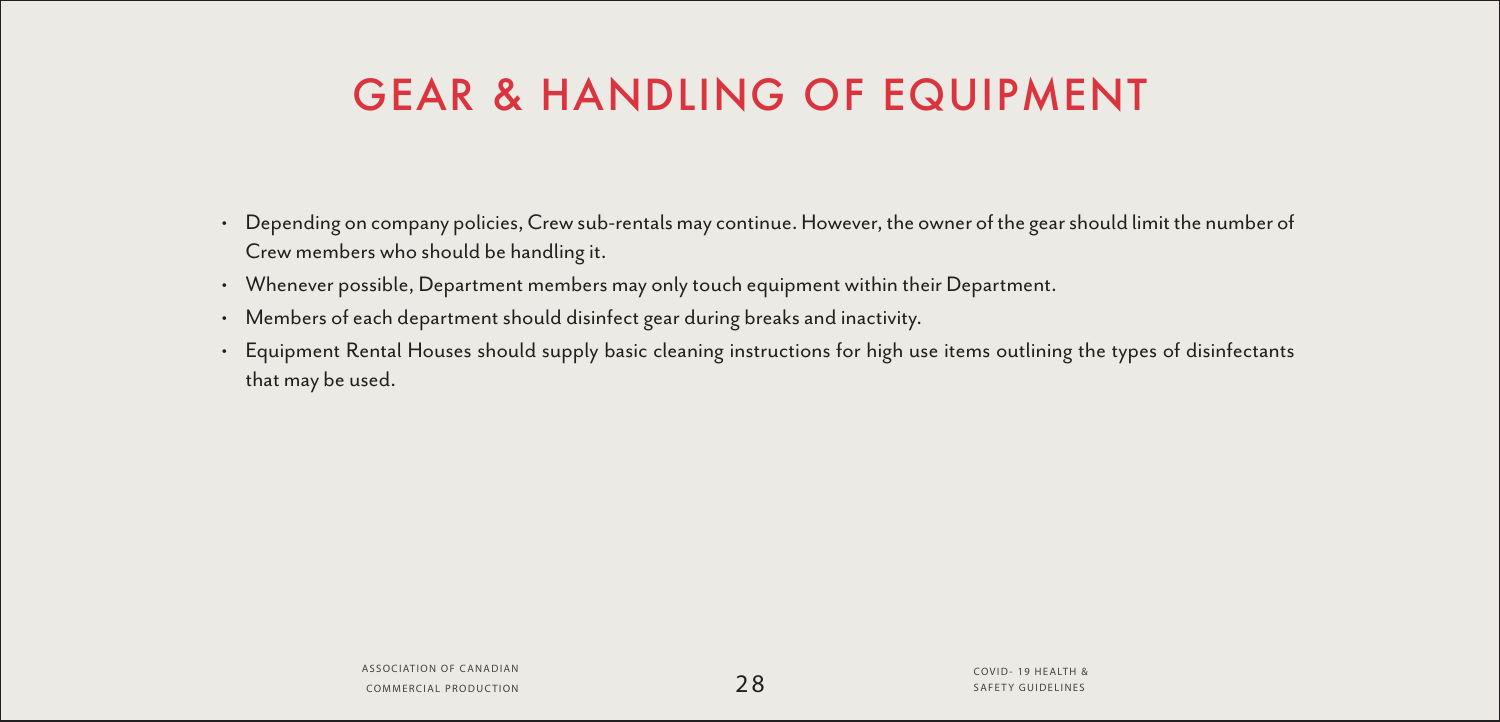# VTR & VIDEO VILLAGE

- Companies will need to agree on remote workflow with the Agency Producer to ensure all parties are focusing on their monitors for quick approvals.
- Video village should be outside in tents or trailers if possible and use walkie-talkies to communicate with the Line Producer.
- Provide for audio feedback between video village and set.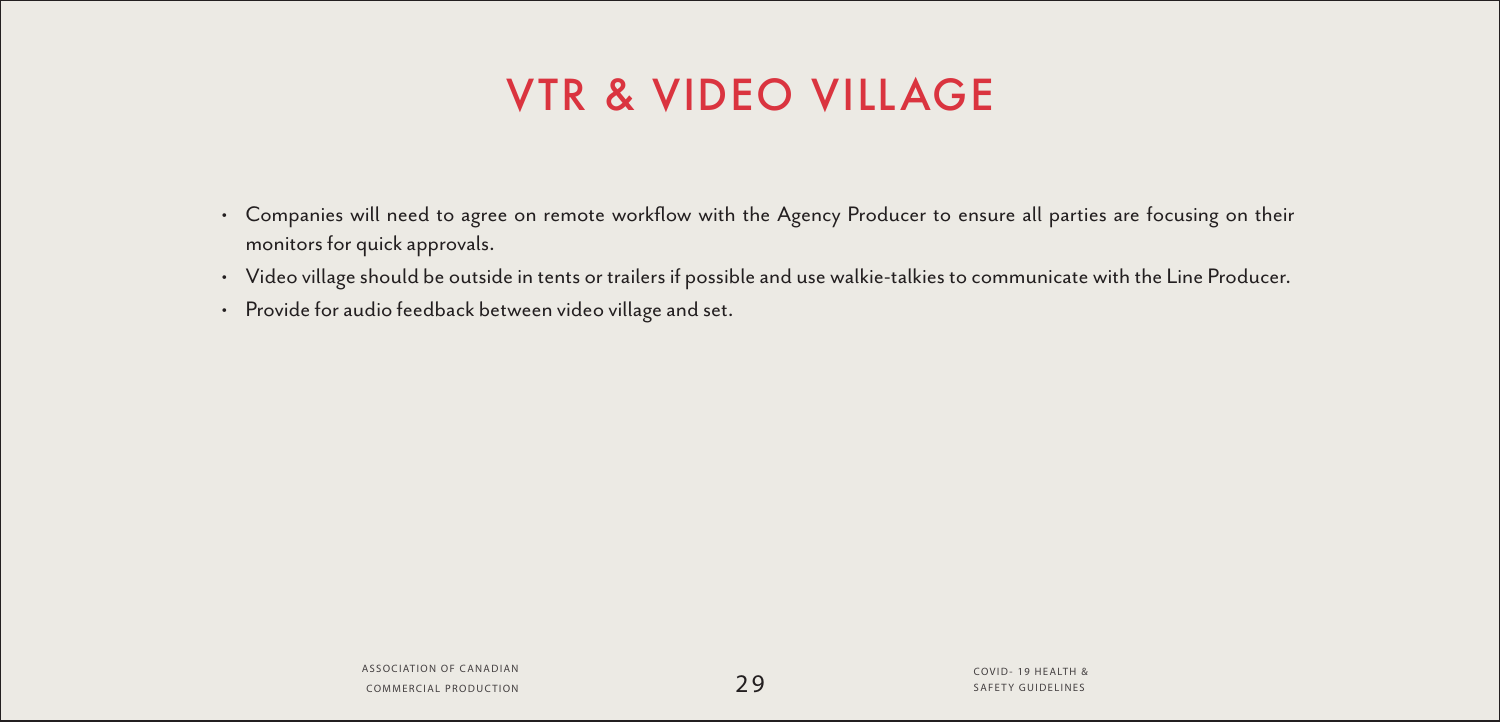# HOME ECC & FOOD STYLING

#### Studio

- Studio kitchens should be built, in an open and segregated space where only the food stylist team should have access.
- Full PPE must be worn at all times when social distancing cannot be maintained.
- The Food Styling Team should clean and disinfect their space throughout the day.
- The area needs to be fully cleaned, and sanitized before the team arrives.
- Where possible all prep days should be in the studio the day before the shoot.
- The on set table has to be designated for food stying only and cannot be used by other departments.

#### Main Dish and other rental food trucks

- The truck must be fully disinfected before every shoot and after each shoot.
- Where possible no food or other items should be left on the truck.
- The Food Styling Team should clean and disinfect the truck throughout the day.
- Disinfectant solutions to be supplied by production. Food Styling teams should convey their needs at least 3 days before the shoot.
- Masks need to be worn on the truck by everyone at all times.
- When possible all windows on the truck and door should stay open for as much airflow as possible.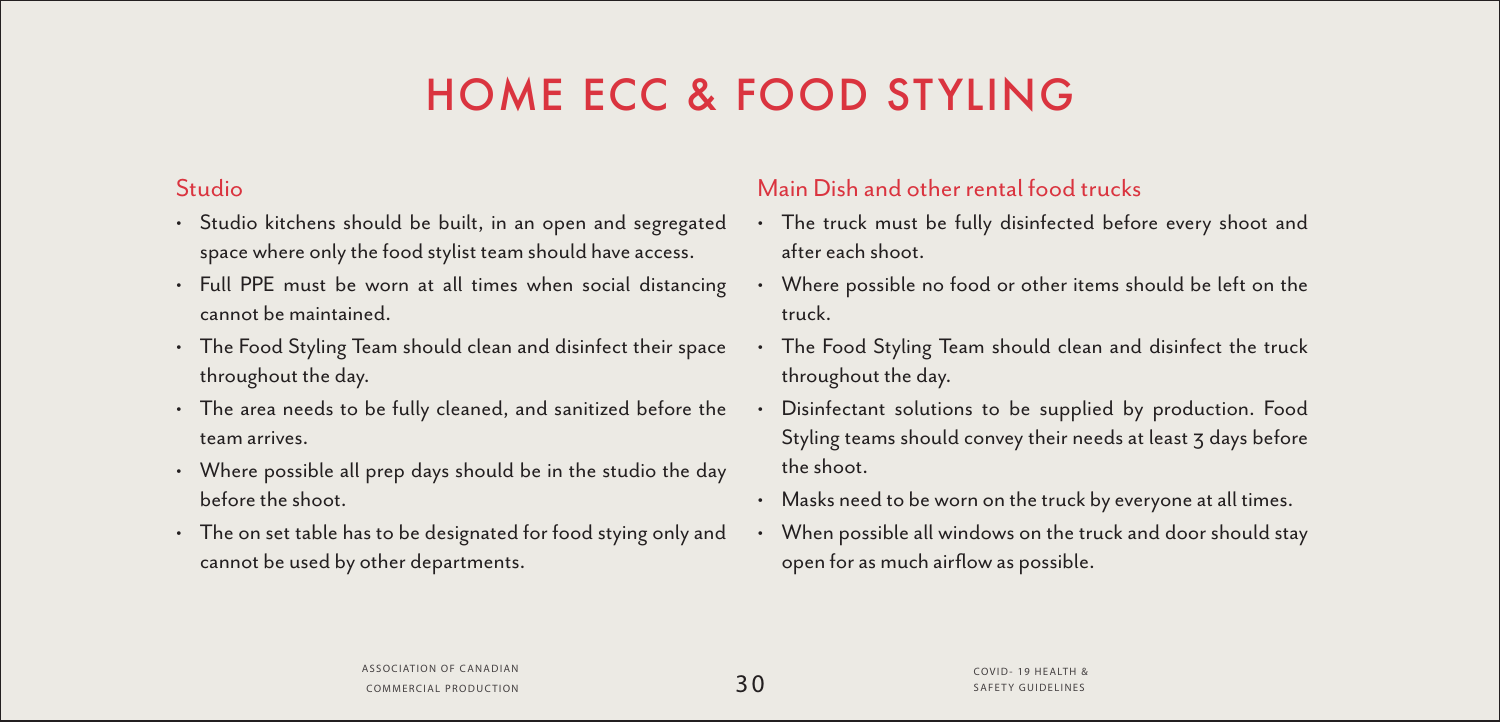#### Handling of Food

- Individual Food Stylists should bring and handle their own tools on set.
- Plates/cutlery must be properly sanitized prior to food being plated.
- Whenever possible Food stylists should be the only person to handle food for actors. When required and with proper handoff procedures in place the Props Dept can handle the actors on camera food.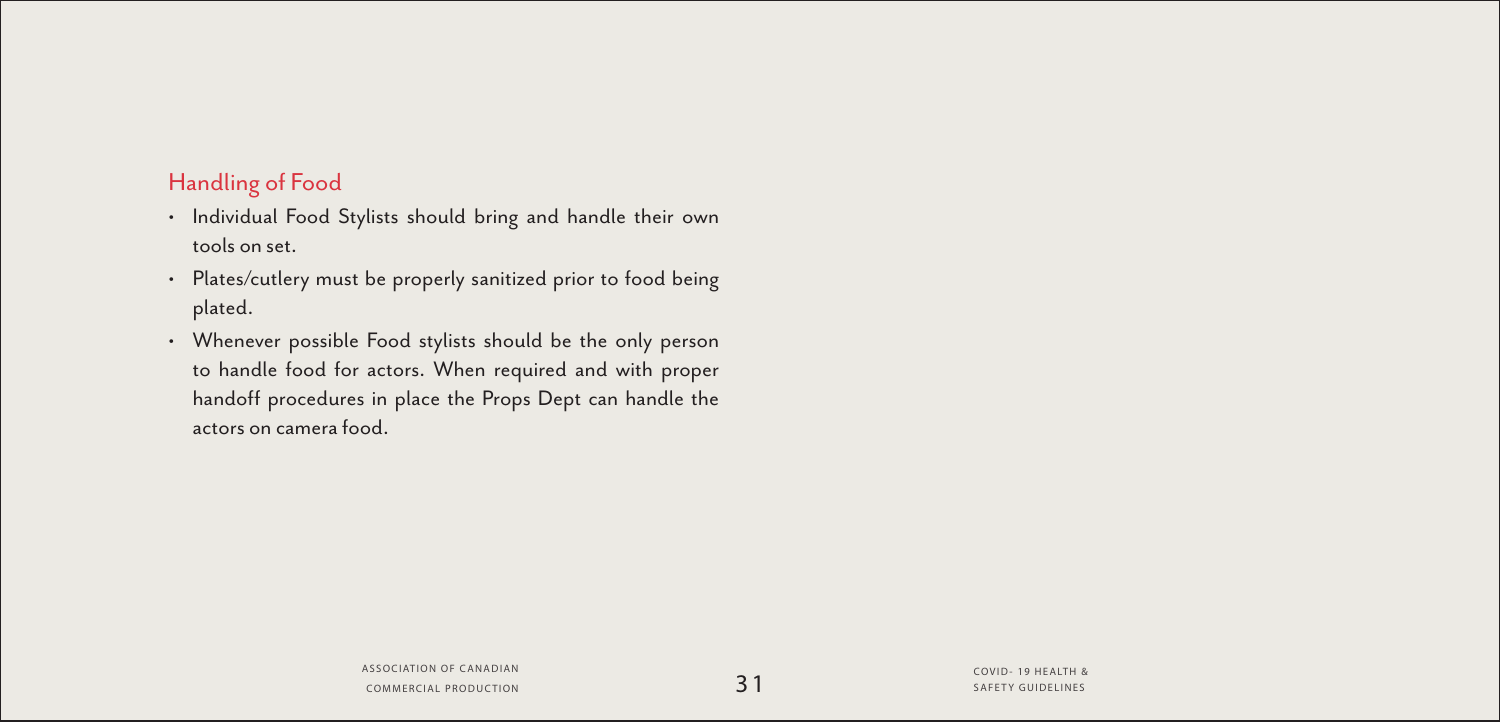# CREW & TALENT HOLDING AREAS

- Holding areas should be set up outside, when possible.
- Seating should be arranged in such a fashion as to promote distancing, and prescribed seating should minimize social interaction between Departments.

# PRODUCTION ASSISTANTS

- Production Assistants interact with almost every inch of any set and must be aware of proper social distancing and sanitization procedures to help safeguard their environment and others working in that environment.
- The use of PPE indoors and in vehicles with multiple parties is mandatory at all times.
- Often PAs are asked to drive rental vehicles that are not their own i.e. cube trucks, minivans. They must use proper wipe-down procedures when entering a new vehicle.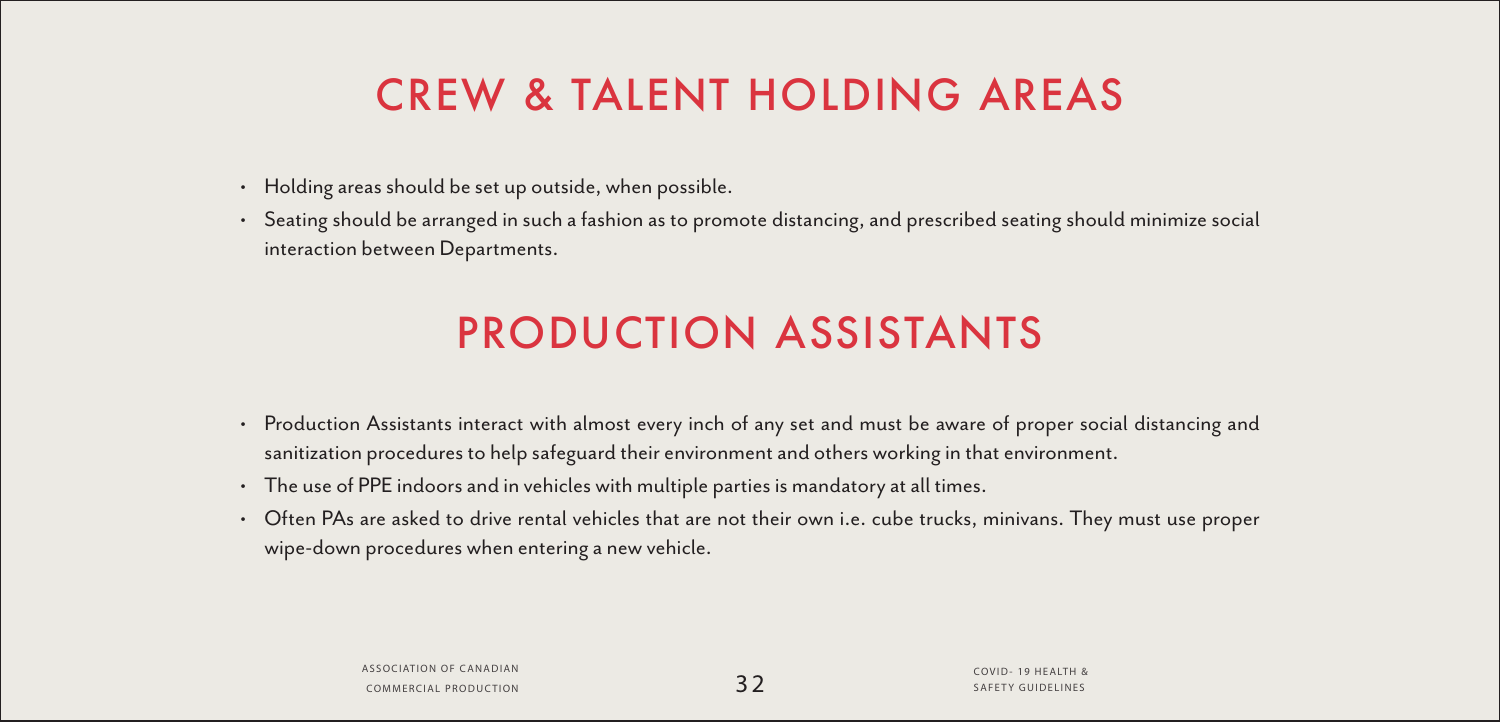## CRAFT SERVICES

- The Craft truck or food preparation vehicle or facility needs to follow strict health guidelines as laid out in the Ontario Government's Guidance Note for restaurant and food services health and safety during COVID-19 [\(https://www.ontario.ca/page/restaurant-and-food]((https://www.ontario.ca/page/restaurant-and-food-services-health-and-safety-during-covid-19))[services-health-and-safety-during-covid-19\)]((https://www.ontario.ca/page/restaurant-and-food-services-health-and-safety-during-covid-19)) and any other applicable laws, orders or by-laws.
- Every person handling food needs proper training and certification in hygiene and food prep.
- Craft personnel must always wear full PPE including a face shield, surgical mask and gloves that need to be changed frequently.
- Any person handling food should thoroughly wash their

hands beforehand and then wear gloves.

- Craft trucks should be closed off to anyone that is not Craft personnel to reduce the potential for contamination.
- Reduce and streamline the variety of beverages.
- Hot or fresh items should be individually packaged. The use of tongs or proper serving utensils is mandatory when serving fresh items.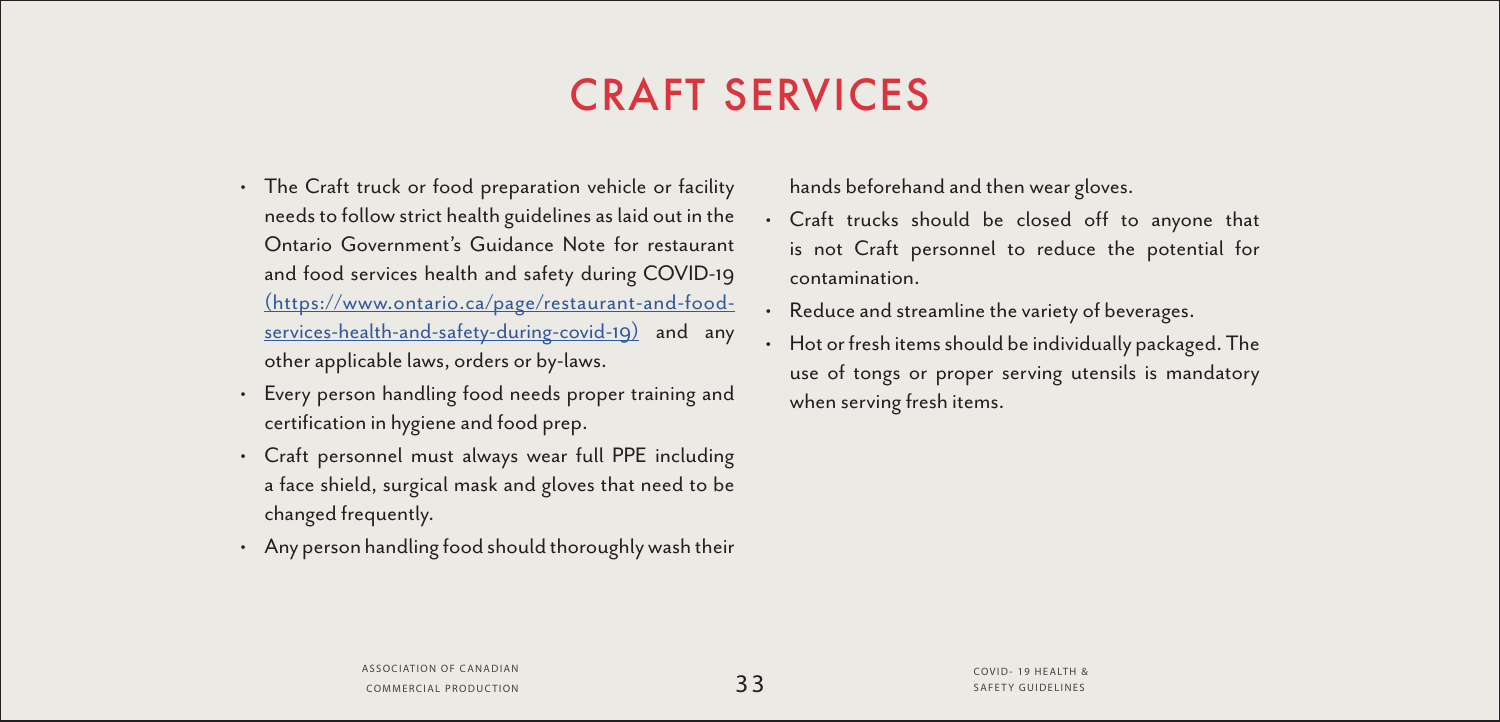# CATERING

- Catering personnel must always wear full PPE, including a face shield and surgical mask, which should be changed frequently.
- Food should be served to people (as opposed to selfserve).
- Flatware sets should be handed out one by one.
- Hand washing station(s) should be present.
- All individuals should put their garbage, recycling and food waste directly into bins and not leave it for others to clean up.
- Any communal surfaces should be appropriately disinfected using established disinfecting policies and protocols at the beginning, end of, and throughout the

day and, in particular, after breaks and meal periods. Such surfaces may include:

- tables
- chairs or benches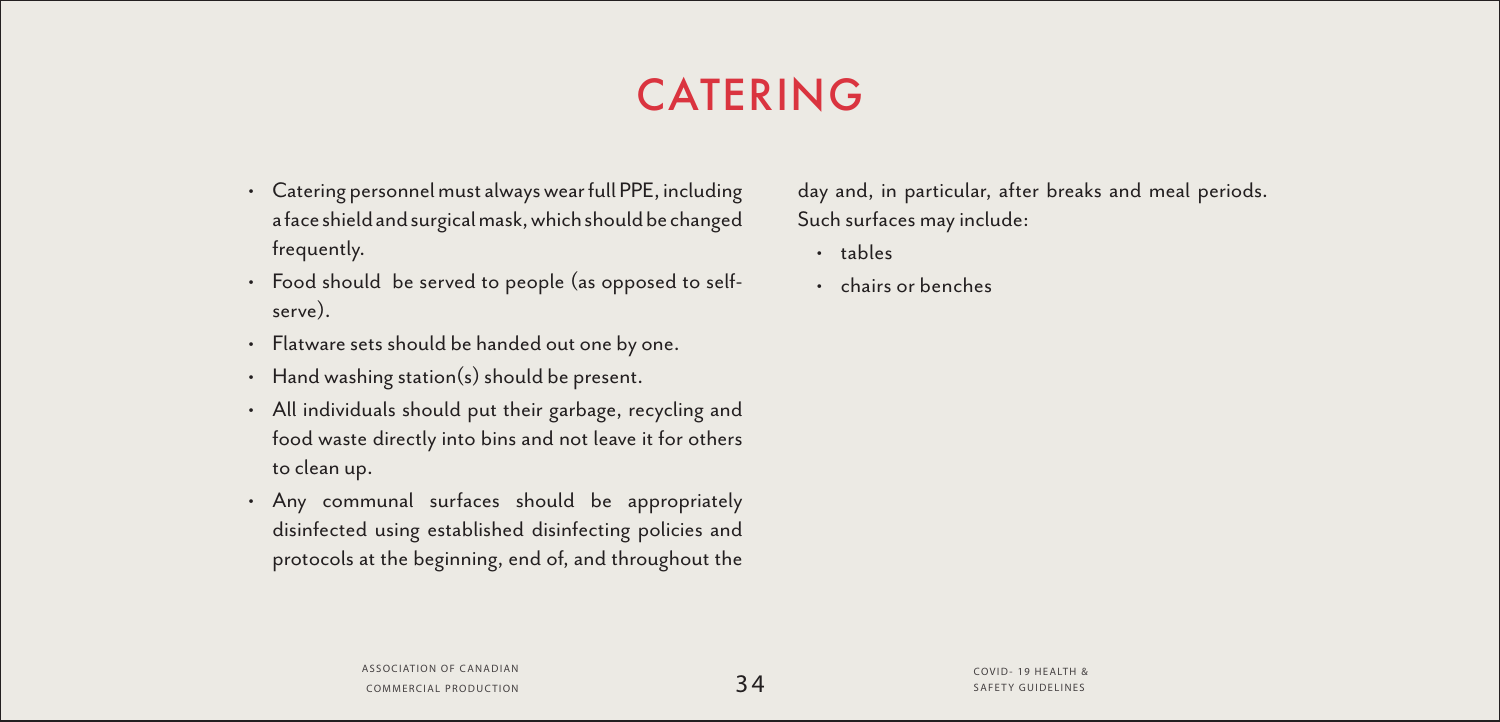# HOSTING CLIENTS

The ACCP is committed to supporting and surpassing the public safety measures currently in place by order of the Ontario Government and Public Health to ensure that we can continue to be an industry that is allowed to operate in a safe and effective manner.

When Client or Agency personnel are present the following should be considered:

- Production should set up the video village in an area separate from the main location. Consider a client bus or motorhome where possible.
- Any Agency and Client personnel on set must adhere to the same Health and Safety Guidelines as the Crew at all times.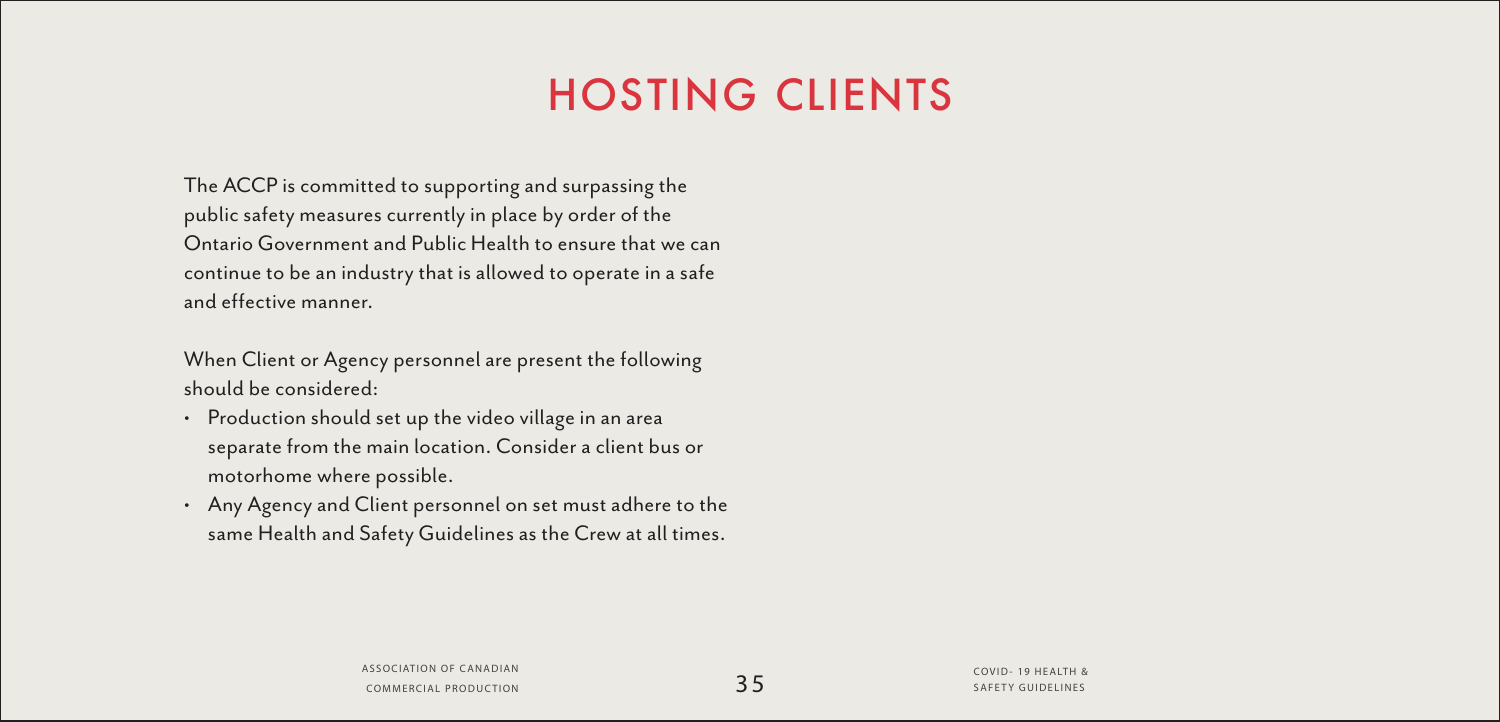# ACTORS

- Where performers will have to work in close proximity and cannot wear PPE, other measures (e.g. measures other than physical distancing and the use of PPE) that are appropriate to the risk in the circumstances must be in place to mitigate the risk of exposure or transmission.
- Require performers, including stand-ins, to wear personal protective equipment (e.g. face masks and shields) while in interior spaces.
- Requiring any individuals who interact with a maskless performer at a distance of fewer than two metres to wear a mask and face shield and to wash/sanitize hands.
- Where performers agree to touch one another during a scene, performers must wash or sanitize their hands immediately before and after each take.
- Limit the repetition of physical touching as much as possible.
- Avoiding lip to lip contact (e.g. kissing) where possible and using an oral rinse, as recommended by a medical professional, before and after each take.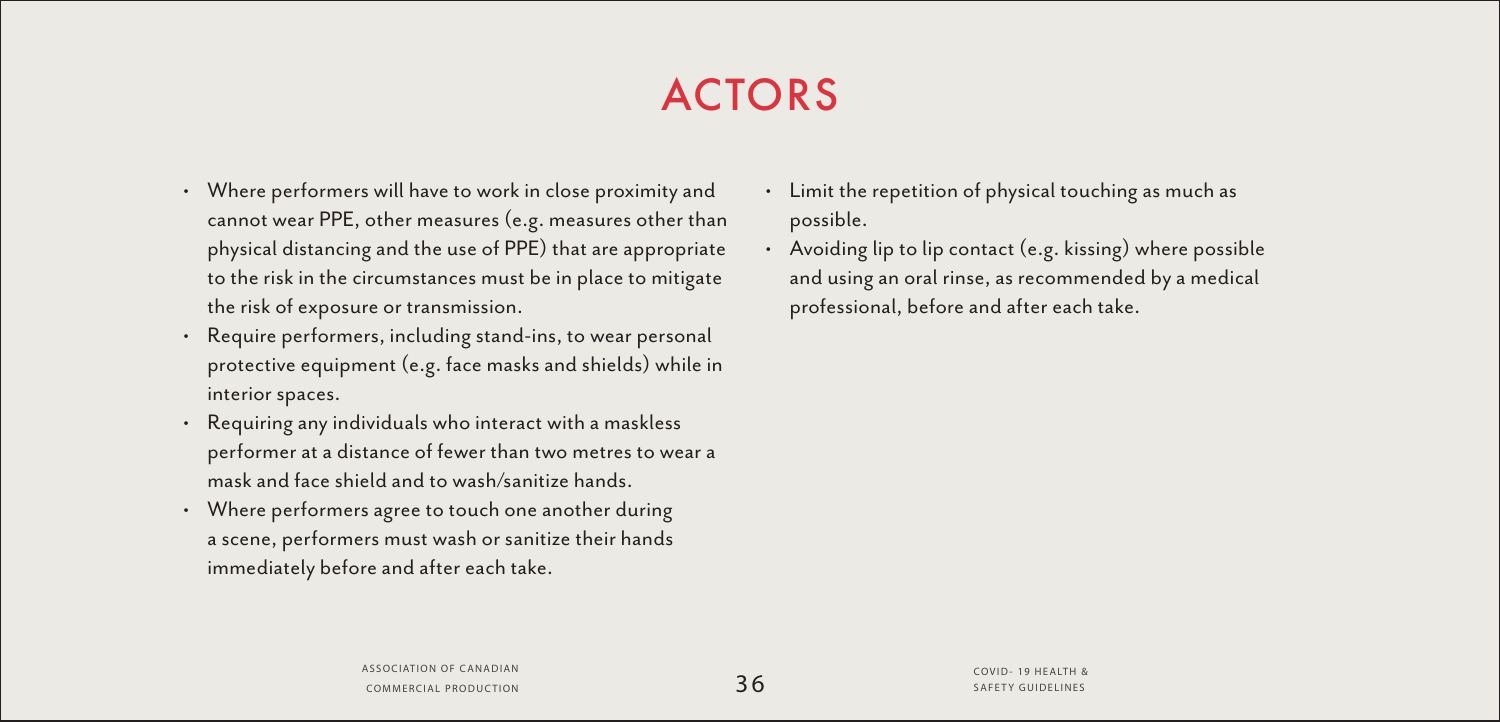# CHILD ACTORS

- Interaction between child performers and others should be limited as much as possible.
- If possible, a separate holding area should be provided for child performers.

# EXTRAS

- Be sure to have enough space, tables and chairs for Extras holding area to be spread out.
- All Background Talent should, to the greatest extent possible, wear their own clothes and dress at home. In the event that this is not possible, Production is required to provide dressing facilities where social distancing measures can be upheld.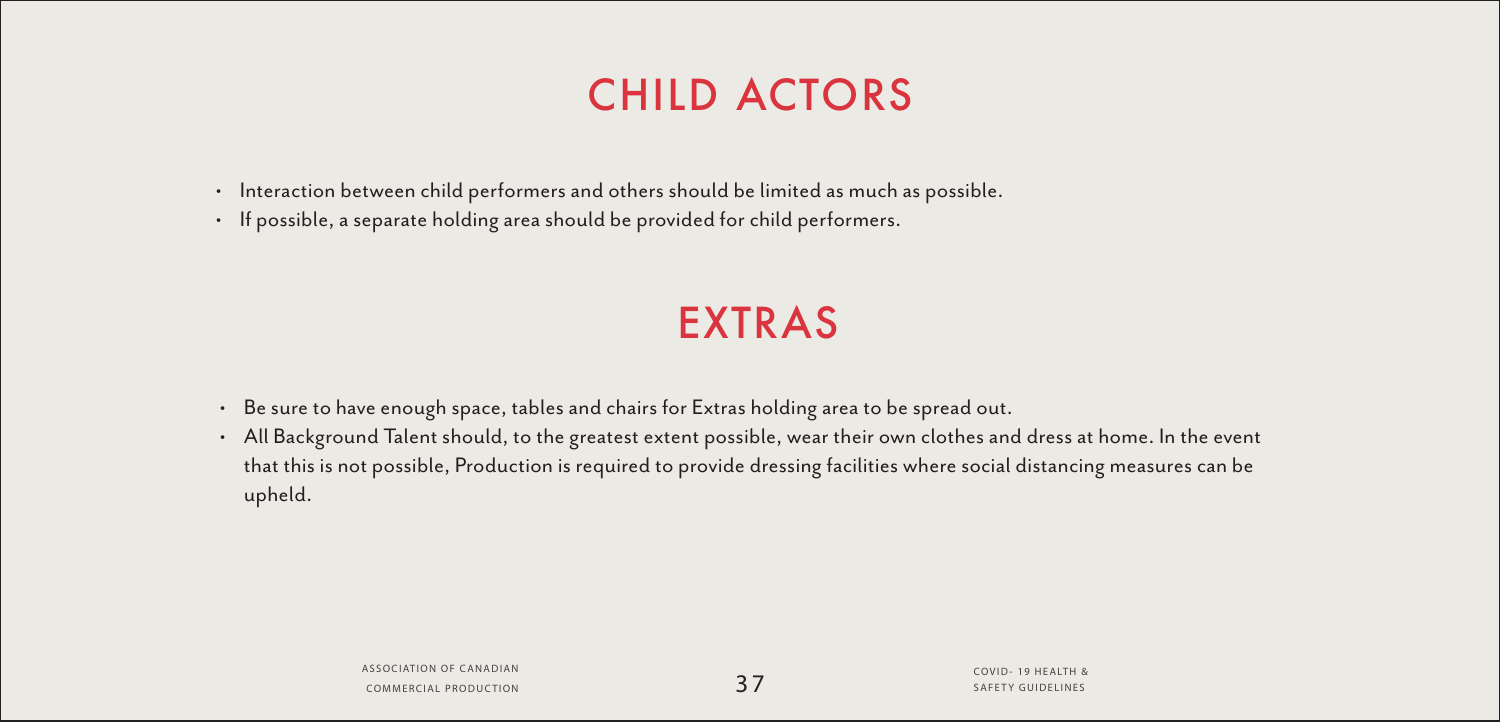# POST PRODUCTION

Remote sessions are encouraged. In-person sessions can be booked with a minimum of 48-hours notice.

For in-person sessions, we recommend the following:

- We recommend that only fully vaccinated individuals attend in-person sessions
- In-person sessions should be limited in length, ideally not more than half a day
- The number of attendees should be limited and appropriate for the size of the suite
- Masks are optional but for those who would like one, they will be supplied by the ACCP post companies
- The ACCP post companies will not force an editor, assistant, artist or colourist to have a supervised session
- In-person sessions should not be attended by anyone feeling

unwell, even if their symptoms are mild

- Soap, water and hand sanitizer will be supplied in various areas throughout the facilities
- In the event of staff or client reporting an illness, all sessions will convert to remote meetings
- It is the sole discretion of the individual ACCP post companies to determine reasonable safety guidelines for sessions on a case by case basis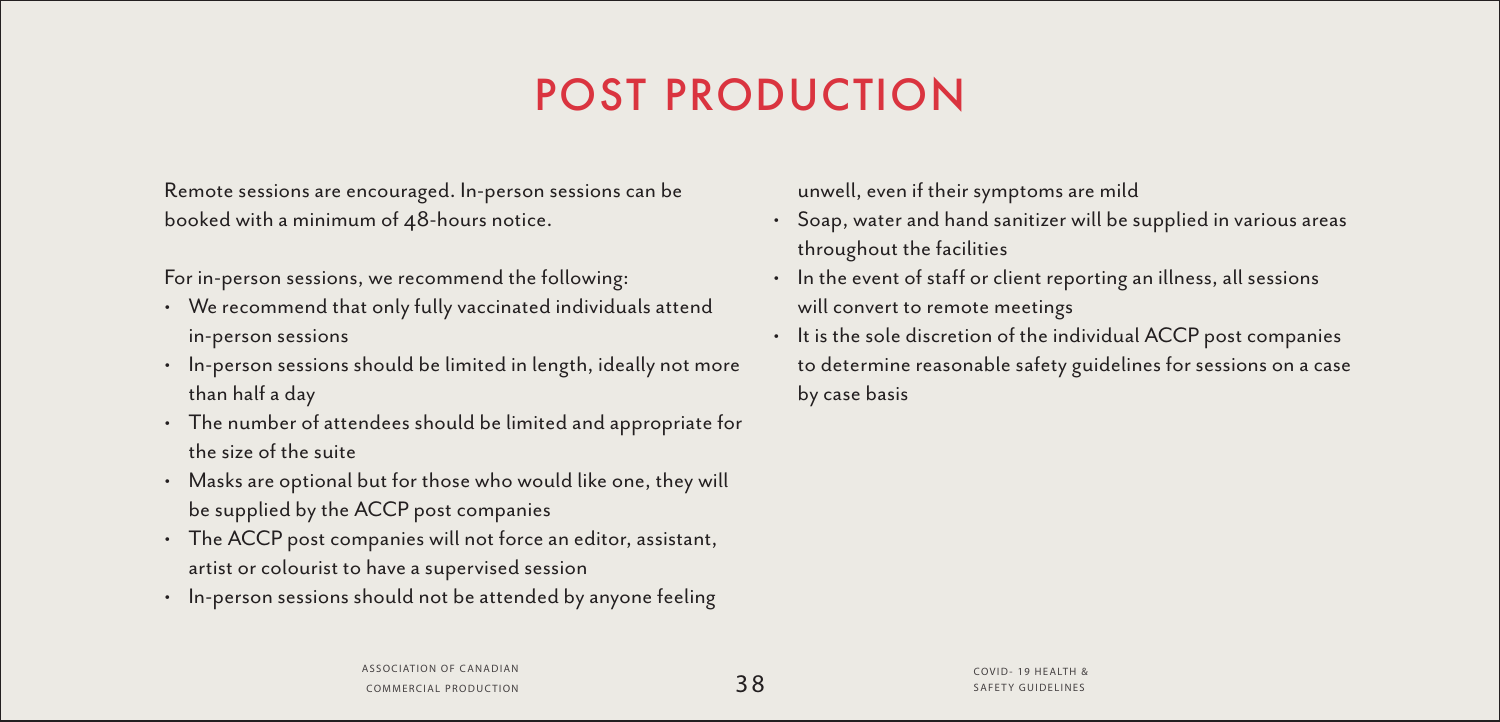# VOICE PERFORMANCE & MUSIC RECORDING

The following are tips for addressing voice performance and music recording:

- You should consider whether recording sessions can be conducted remotely, for example via self-records, using conferencing technology or by having disinfected recording kits delivered to performers.
- If in-person sessions are required, you should have appropriate measures in place to limit the risk of transmission of the virus, including the risk of airborne transmission. Such measures may include:
	- avoiding group recording sessions that require more than one person to be in the recording booth at a time to mitigate the spread of aerosols
	- ensuring appropriate ventilation
- sanitizing all surfaces and equipment that the performer may come into contact with before and after each session, including the microphone, POP filters and script stand
- using disposable covers for microphones
- limiting the sharing of equipment as much as possible
- allowing performers to use their own headphones or providing disposable earphone covers
- limiting the number of people present at the session by having staff observe the session remotely
- having performers wait outside of the building, for example, in their
- vehicles, until notified to come inside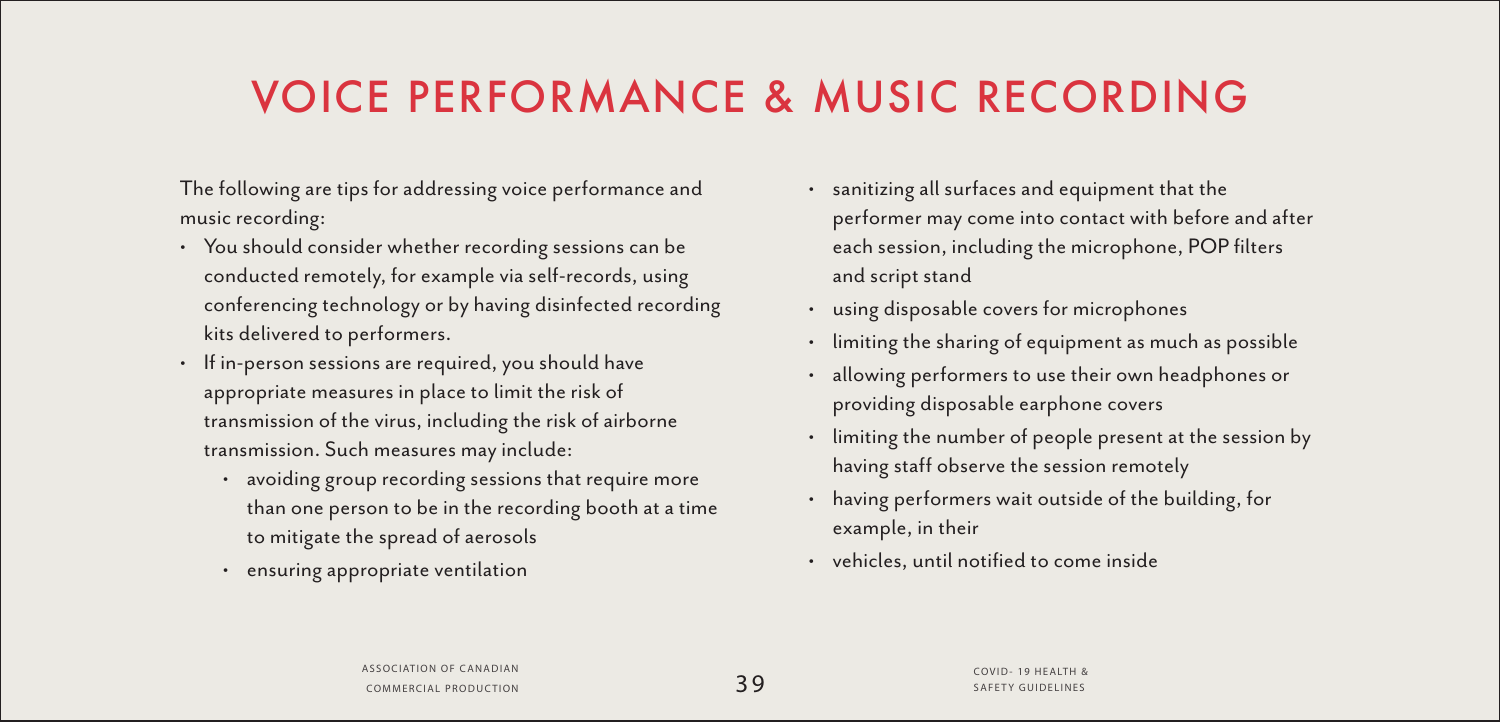- arranging waiting areas to allow for physical distancing
- arranging equipment to permit performers to be at least 2 metres apart
- You should schedule in-person sessions to avoid congestion and to allow the studio to air out and appropriate disinfection to occur in between sessions.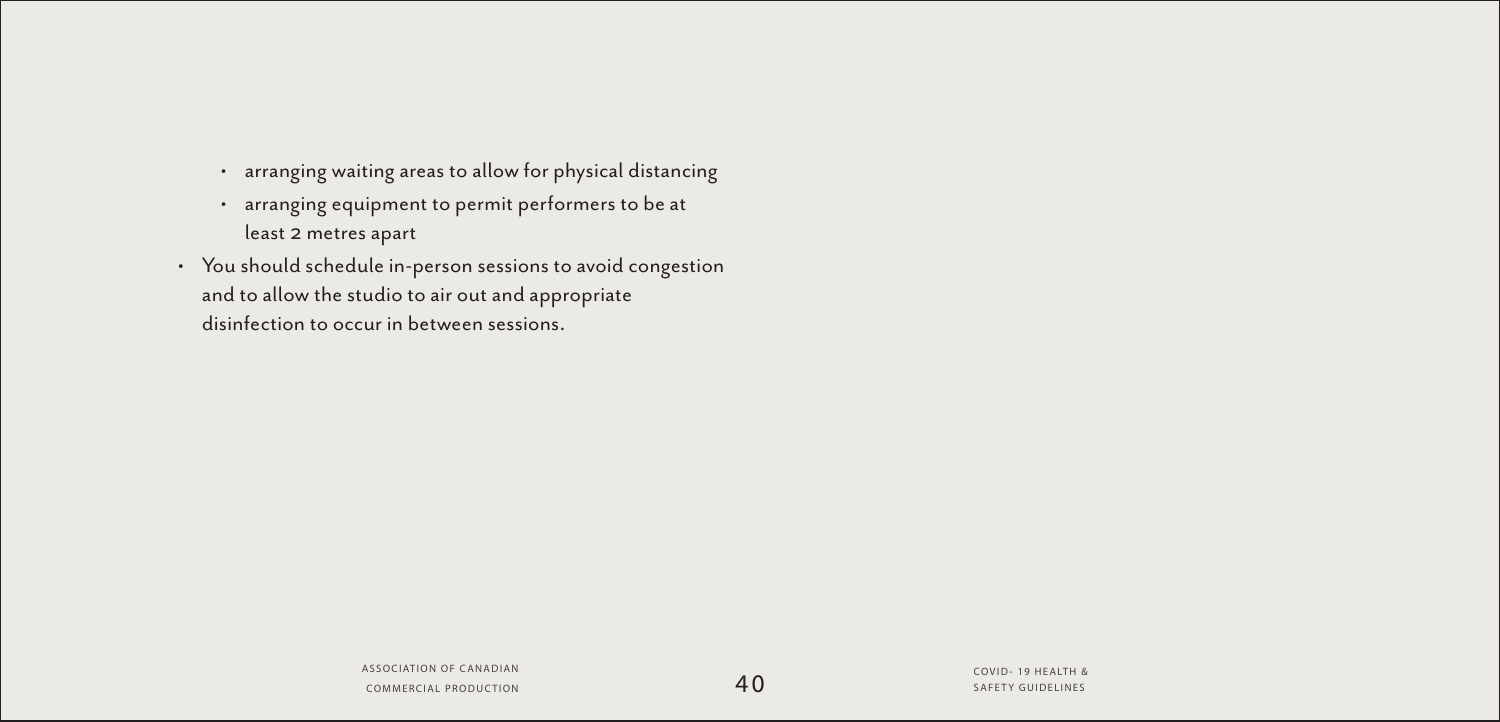## COVID-19 RESOURCES

- [Ontario Ministry of Health](http://Ontario Ministry of Health  ) 
	- Symptoms and treatments
	- How to protect yourself and self-isolate
- [Public Health Ontario](http://Public Health Ontario  ) 
	- A poster for how to wash your hands
	- Information on mask use for non-healthcare workers
	- A poster on when and how to wear a mask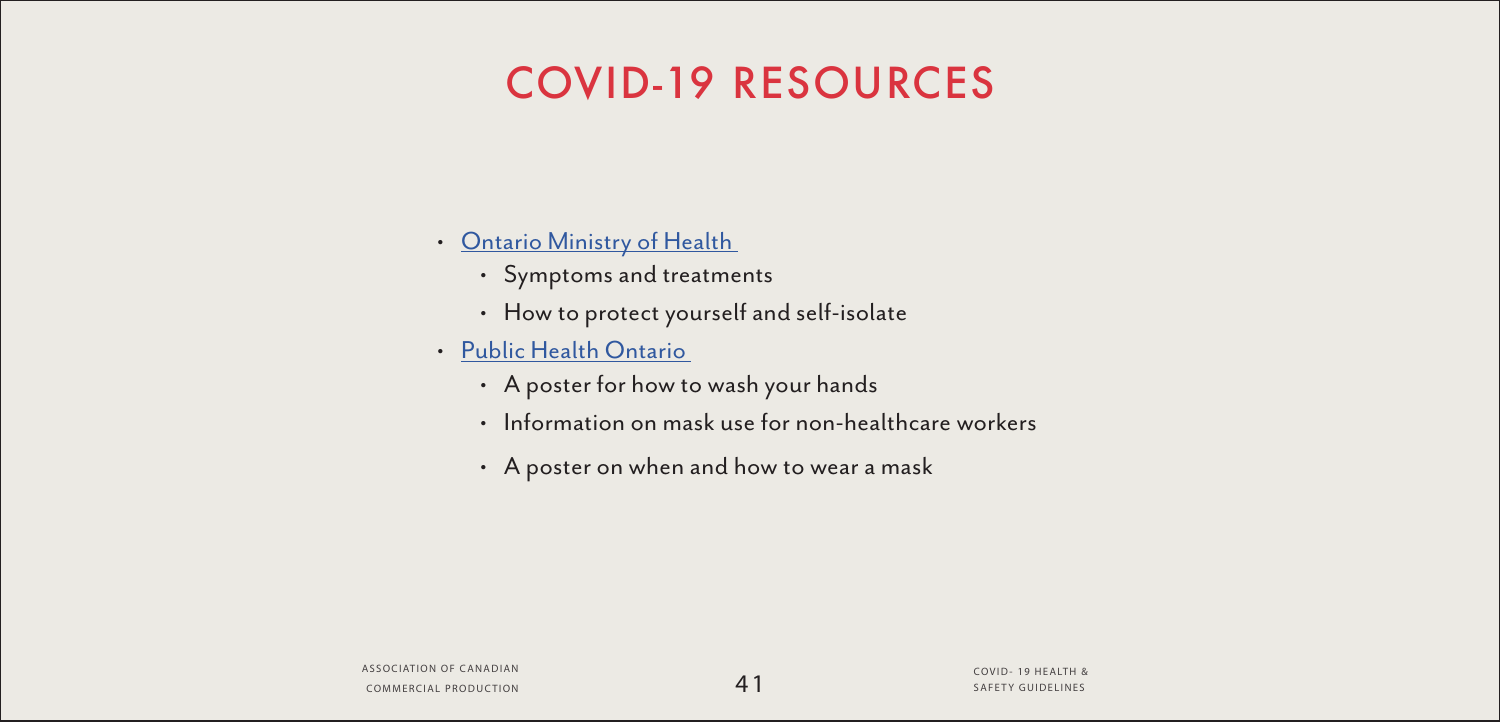### PROTOCOL FOR ANYONE WHO FEELS UNWELL AT WORK

- In the event that anyone begins to feel unwell during the course of production prep, shoot, or wrap, they should notify their Department Heads or the On-Set Health Professional and leave work right away.
- It is the responsibility of the Department Heads and Health Care Professional to inform the Producer immediately, who in turn should alert the Executive Producer in charge of the production.
- All gear in the crew members department should be immediately sanitized, to the best of their ability.
- The PM should keep a list of Emergency Vendor contacts and at the direction of the EP inform the appropriate Companies that a Crew Member has left the set unwell,

so they can take extra precautions when the rentals are returned.

• Should a Crew Member have any COVID related concerns, you are encouraged to speak directly to the Producers and Production Company Owners responsible for your Project. We realize that there may be situations where, for whatever reason, you feel uncomfortable doing so. As a result, the idea behind the PAL program is to provide an additional means of communication on a confidential basis should you feel that you have a problem that has not been resolved or a concern that you want to address directly with The ACCP.